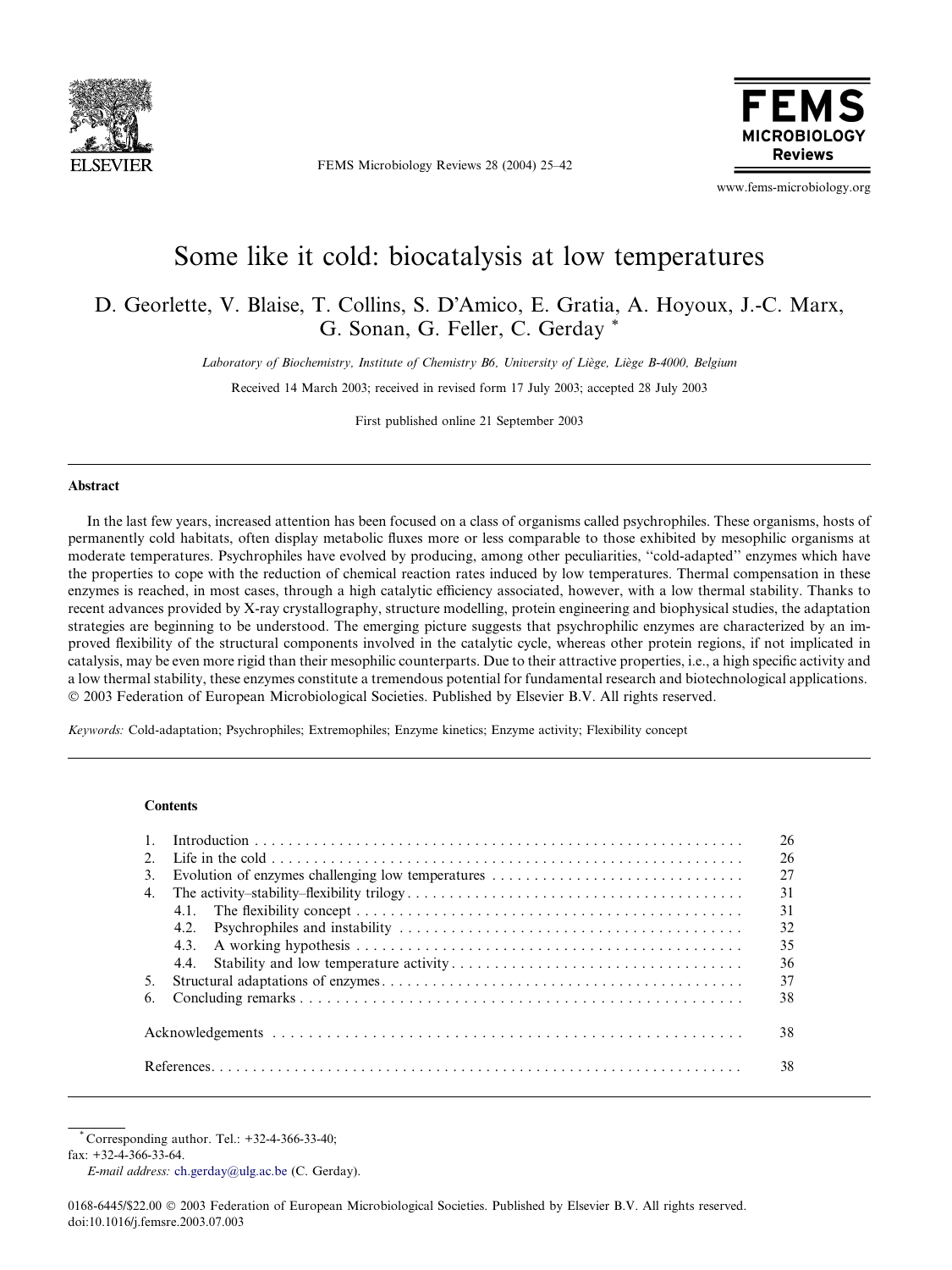## 1. Introduction

When one considers the vast extent of permanently cold habitats, most parts of our planet are exposed to low temperatures, often below  $0^{\circ}$ C. These environments comprise, among others, the Antarctic, Arctic and mountain regions, as well as the deep-sea waters that cover three-quarters of the planet surface. In 1887, Forster was the first to call attention to the growth and reproduction of bacteria at low temperatures by reporting that microorganisms isolated from fish could grow well at  $0 °C$  [1]. Since then, numerous organisms, prokaryotic but also eukaryotic, have been found to have successfully colonized low-temperatures habitats (for review, see [2]). Evolution has allowed these coldadapted organisms, called psychrophiles, not to merely survive, but to breed and grow successfully in the restrictive conditions of cold habitats. Psychrophiles display metabolic fluxes at low temperatures that are more or less comparable to those exhibited by closely related mesophiles living at moderate temperatures [3–8], clearly showing that mechanisms of temperature adaptations are involved. Such mechanisms include a vast array of structural and physiological adjustments in order to cope with the reduction of chemical reaction rates induced by low temperatures.

#### 2. Life in the cold

Temperature is one of the most important environmental factors for life, as it influences most biochemical reactions. A reduction in temperature slows down most physiological processes, changes protein–protein interactions, reduces membrane fluidity and provokes an increased viscosity of water. Moreover, a decrease in temperature also induces a reduction in salt solubility and an increase in gas solubility. Decreases in the pH of biological buffers are also noticed with decreasing temperature, affecting both the protein solubility and the charge of amino acids, particularly histidine residues [9,10]. Enzymes are also subject to cold denaturation, leading to the loss of enzyme activity at low temperatures [11]. This phenomenon is thought to occur through the hydration of polar and non-polar groups of proteins [12], a process thermodynamically favoured at low temperatures. It is notably the weakening of hydrophobic forces, which are crucial for protein folding and stability, which causes protein unfolding. Cold-denaturation, which is a very general property of proteins, affects, in particular, multimeric enzymes such as ATPases and fatty-acid synthetases as well as proteins showing a high degree of hydrophobicity [13]. As shown in Fig. 1, psychrophilic enzymes are surprisingly more prone to cold-denaturation than their mesophilic and thermophilic counterparts since they can unfold at



Fig. 1. Gibbs free energy of unfolding or conformational stability. Stability curves for a psychrophilic  $\alpha$ -amylase (heavy line), several mesophilic proteins (continuous lines) and a thermophilic protein (dashed line). To compare proteins of various sizes, the free energy is expressed in specific units per mole of residue. Adapted from [14].

temperatures close to  $-10$  °C [14]. On the other hand, biological activities have been recorded in the brine veins of sea-ice at temperatures as low as  $-20$  °C [8]. Therefore, in these types of environments cold denaturation of proteins should be prevented in order to secure life. While in the case of intracellular enzymes, protection towards cold-denaturation can possibly be achieved by compatible solutes such as potassium glutamate, trehalose, etc., in the case of extracellular enzymes, which are essential in providing nutrients to the cell, no specific protectants have been described yet, although exopolymeric substances (EPS) could possibly play such a role [15].

Another consequence of the exposure to low temperatures is a strong inhibition of chemical reaction rates catalysed by enzymes. The temperature dependence of chemical reactions is commonly described by the Arrhenius equation  $k = Ae^{-E_a/RT}$ , in which k is the rate constant, A is the pre-exponential factor (related to steric factors and molecular collision frequency),  $E_a$  is the activation energy,  $R$  is the gas constant (8.314 kJ) mol<sup>-1</sup>) and T is the absolute temperature in Kelvin. Thus, any decrease in temperature will induce an exponential decrease in the reaction rate. Indeed, for most biological systems, a decrease of  $10^{\circ}$ C depresses the rate of chemical reactions by a factor ranging from 2 to 3  $(Q_{10} = 2$  to 3), the exact value depending on the activation energy. Accordingly, the activity of a mesophilic enzyme should be 16–80 times lower when the reaction temperature is shifted from 37 to  $0^{\circ}$ C.

In order to overcome the detrimental effect of low temperatures, psychrophiles have developed various adaptive strategies from the level of individual types of molecules to that of the whole organism. For instance, cold adaptation has led to the regulation of membrane fluidity, the synthesis of specialized molecules known as cold-shock proteins, cryoprotectors and antifreeze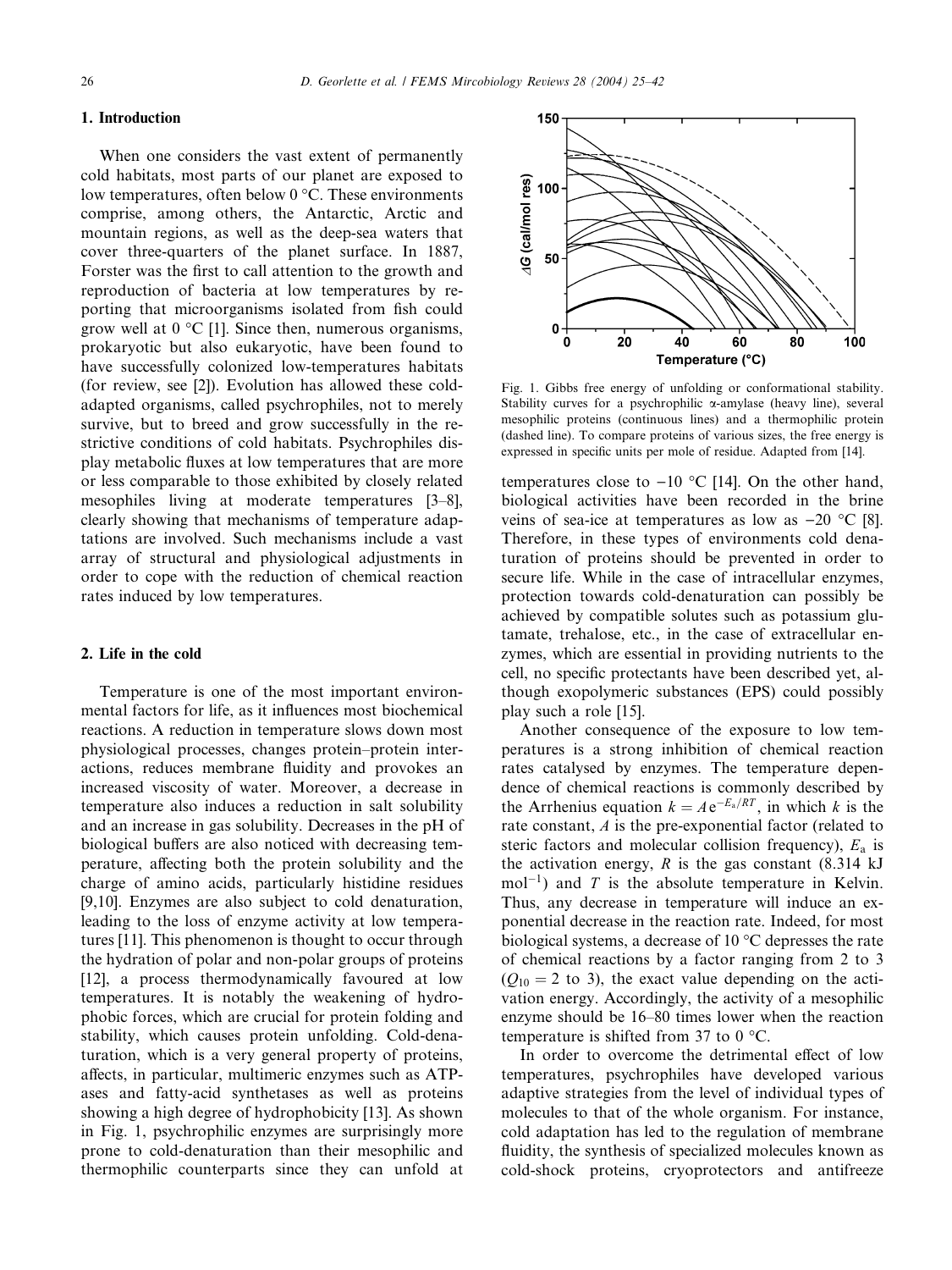molecules, the regulation of ion channels permeability, microtubules polymerisation, seasonal dormancy, and importantly, the modification of enzyme kinetics. Some of these crucial adaptations are described below.

Important cellular functions, such as passive and active permeability, nutrient uptake, electron transport, environmental sensing and recognition processes require the maintenance of membrane stability. Psychrophiles achieve this, notably by increasing the proportion of unsaturated fatty acids and the modulation of the activity of the enzymes involved in fatty acid and lipid biosynthesis (for review, see [2]).

Sudden decreases in temperature will also elicit a specific alteration in gene expression known as the coldshock response [16–20]. The cold-shock response, which is evidently not confined to psychrophilic organisms but constitutes the beginning of cold-adaptation, induces the synthesis of cold-shock proteins named Csp. These proteins act mainly on the regulation of cellular protein synthesis, particularly at the level of transcription and the initiation of translation; and they also act as chaperone by preventing the formation of mRNA secondary structures (mRNA -folding). The regulation of cold-shock-protein itself is a complex and multifactorial phenomenon, being controlled at the level of both transcription and translation [20]. A major distinction between psychrophiles and their mesophilic and thermophilic homologues is that, in the former, the synthesis of housekeeping gene products is not inhibited by cold-shock, and the number of coldshock proteins is usually higher, and proportional to the severity of the cold-shock [19,21,22].

In addition to cold-shock proteins, the production of specialized molecules such as cryoprotectors and antifreeze molecules has also been reported. Antifreeze proteins (AFPs) are found in some organisms such as fish, insects, plants, fungi and microorganisms that encounter freezing conditions (for review, see [23,24]). By contributing to both freeze resistance and freeze tolerance, AFPs have helped to increase species diversity in some of the harshest and most inhospitable environments. For instance, fish from the polar regions survive at temperatures close to the freezing point of sea water  $(-1.8 \text{ °C})$  by secreting high concentrations of AFPs molecules into their blood [25,26], preventing the formation of ice crystals which could lead to the destruction of cell membranes and the disruption of osmotic balance. Such molecules act in the blood of these fish by adsorption to the surfaces of microcrystals of ice, thereby preventing the association of additional water molecules and thus, growth of the crystals [25,27–29]. Recent works suggest that the key feature of all antifreeze molecules could lie in the complementarity between the ice-binding protein surfaces and the ice crystals [30].

Structural proteins of the cell are also challenged by the cold. Microtubules are ubiquitous cytoskeletal structures that are involved in diverse functions including cell movement, vesicle transport within the cell and chromosome segregation during mitosis (for review, see [31]). These structures are formed by the self-assembly of  $\alpha\beta$  tubulin heterodimers. Around 13 parallel protofilaments, each of which is a linear arrangement of heterodimers, form a hollow cylinder: the microtubule. While microtubules from homeotherms are sensitive to depolymerisation when they experience low temperatures, microtubules from Antarctic fish and algae maintain their structural integrity [32–34]. This phenomenon is due to a small number of amino acid substitutions in the tubulin chains. These alterations seem (i) to stabilize the tubulin monomers in a conformation that favours polymerisation and strengthens protofilament interactions and (ii) to reduce the dynamic instability of microtubules by slowing down the conformational change in the tubulin dimer preceding depolymerisation [34].

#### 3. Evolution of enzymes challenging low temperatures

The catalytic cycle of an enzyme is made up of three main phases: recognition and binding to the substrate; conformational changes induced by the substrate, leading to product formation; and, finally, release of the product. Each of these phases involves weak interactions sensitive to temperature changes. Depending on the type of these weak interactions and on the substrate concentration, the temperature dependence of the enzymatic reaction can be close to that of an uncatalysed reaction, or quite different. Indeed, in the case of Michaelis–Menten kinetics, at high substrate concentrations, the value of  $K<sub>m</sub>$ , which roughly represents a measure of the affinity of the enzyme for the substrate, becomes inconsequential. Therefore, at a fixed enzyme concentration, the thermodependence of the reaction rate will be dependent only on  $k_{cat}$ , the rate constant. However, at subsaturating substrate concentrations, the situation will be quite different, since  $K<sub>m</sub>$  will also have an influence on reaction rate. Thus the term to be considered is the catalytic efficiency,  $k_{\text{cat}}/K_{\text{m}}$ .

Efficient binding of substrate by the enzyme is mediated by the nature and strength of weak interactions which are of two types: (i) interactions formed with a negative modification of enthalpy and hence are exothermic (van der Waals interactions, hydrogen bonds, electrostatic interactions) and (ii) interactions formed (at least within the low and moderate temperature ranges) with a positive modification of enthalpy, and thus are endothermic (hydrophobic interactions). The former are destabilized by an increase of temperature, whereas the latter will tend to be stabilized by moderately high temperatures. It is worth mentioning that if hydrophobic interactions are essentially entropically driven at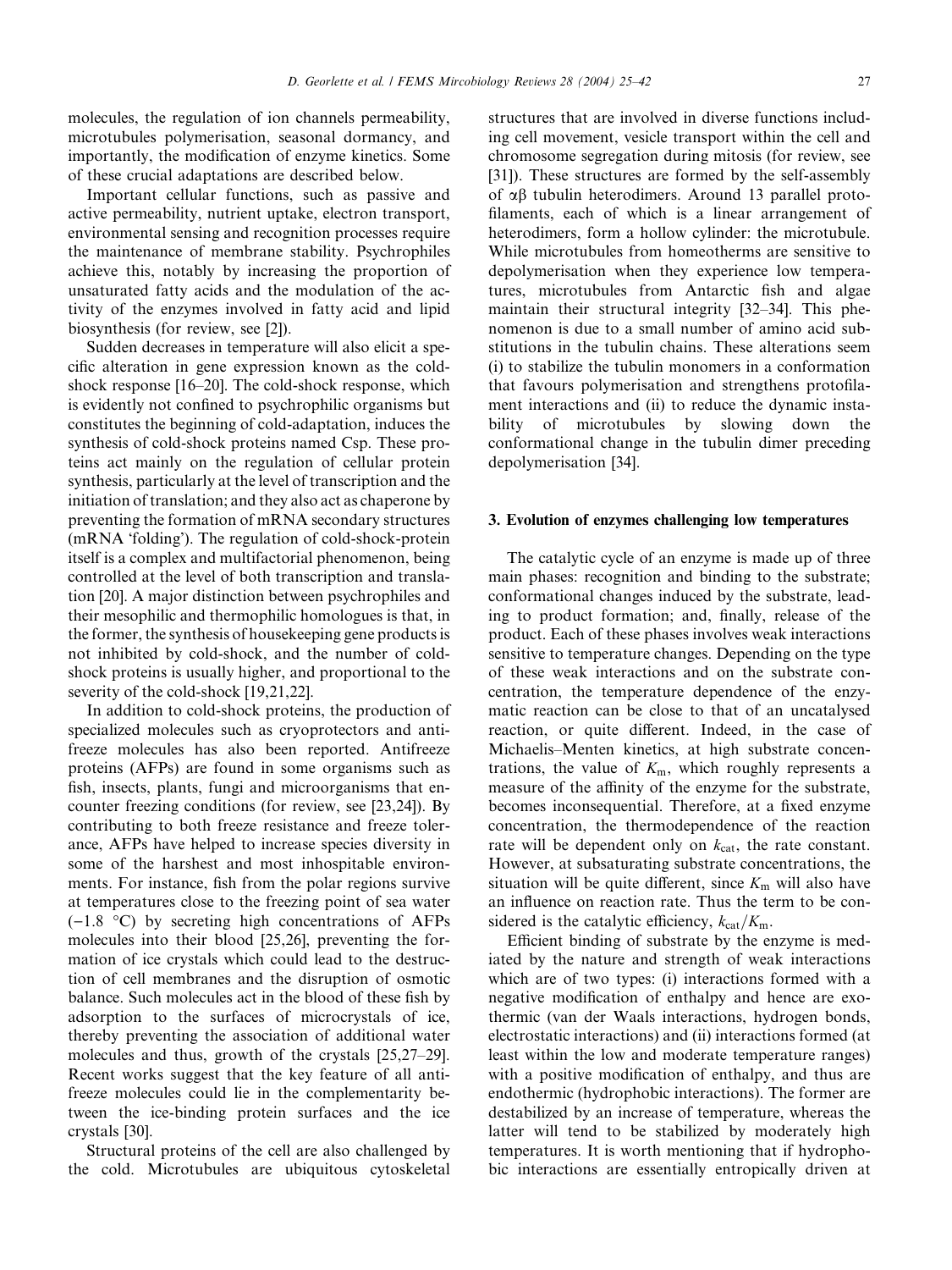temperatures up to about 25  $\mathrm{^{\circ}C}$  due to a global positive modification of the enthalpy (dehydration), they become also enthalpically driven through van der Waals interactions at higher temperatures; the entropy change becoming close to zero around 100  $^{\circ}$ C [12]. Consequently,  $K<sub>m</sub>$  will be differentially affected by temperature according to the contribution of each type of bond to the enzyme–substrate interaction.

In permanently cold habitats, low temperatures have constrained psychrophiles to develop enzymatic tools allowing metabolic rates compatible to life that are close to those of temperate organisms. Such an objective could be reached by increasing the enzyme concentrations compensating for lowered reaction rates. However, this strategy is energetically expensive and therefore it has been reported only in a very few cases during acclimation of ectotherms [35,36]. Another strategy would be the expression of specific isotypes kinetically adapted to a given environment [37,38]. This kind of adaptation is only feasible when multicopies of genes are available. This process is particularly useful for seasonal reversible adaptation mechanisms, as observed in fish [39] and nematode enzymes [40]. Another alternative in cold-adaptation would be the design of enzymes characterized by temperature-independent reaction rates. In these perfectly evolved enzymes, the reaction rate would be only diffusion-controlled. The analysis of the Arrhenius equation shows that in this case,  $E_a$  tends to zero and therefore the exponential term  $E_a/RT$  tends to 1, leading to fast and essentially temperature-independent reactions. Such enzymes are relatively rare; some known examples are erythrocytic carbonic anhydrase, catalases from various species or Vibrio marinus triosephosphate isomerase. More generally however, most organisms living in cold habitats have adapted their metabolic rates by increasing the catalytic potential of their enzymes.

Many scientists have investigated the adaptation process of psychrophilic enzymes. As described in Fig. 2, three basic key features emerge from the analysis of the effect of temperature on the activity of psychrophilic and mesophilic enzymes. First, psychrophiles produce enzymes having an up to tenfold higher specific activity  $(k_{cat})$  at low temperatures. This is in fact main physiological adaptation to cold at the enzyme level, since it offsets the inhibitory effect of low temperatures on reaction rates and therefore provides adequate raw metabolic activity to the growing organism. Second, the apparent maximal activity is shifted towards low temperatures, reflecting the weak stability of these enzymes that are prone to inactivation and unfolding at moderate temperatures. Third, the adaptation is usually not complete, as the specific activity exhibited by most psychrophilic enzymes around  $0 °C$ , although very high, remains generally lower than that of their mesophilic counterparts at 37  $\,^{\circ}\text{C}$ .



Fig. 2. Effect of temperature on the activity of psychrophilic and mesophilic enzymes. Curves representing the thermal dependence of the specific activity of the psychrophilic  $\alpha$ -amylase from *P. haloplanktis* AHA (closed circles) and of its thermostable homologue from B. amyloliquefaciens BAA (open circles). Adapted from [124].

In principle, cold-adapted enzymes can optimize the  $k_{\text{cat}}/K_{\text{m}}$  ratio by increasing  $k_{\text{cat}}$ , decreasing  $K_{\text{m}}$ , or altering both parameters. A survey of the available kinetic parameters reveals two main trends: psychrophilic enzymes that improve  $k_{\text{cat}}$  at the expense of  $K_{\text{m}}$  (both  $k_{\text{cat}}$ ) and  $K_{\rm m}$  increase) and those improving the  $k_{\rm cat}/K_{\rm m}$  ratio (increase of  $k_{cat}$  and decrease of  $K_m$ ) (for compilation, see [41,42]). As discussed in the next sections, both kinetic behaviours seem to be related to cold-active enzymes devoid or not of adaptive mutations within the catalytic centre.

The high turnover number  $(k_{cat})$  exhibited by coldadapted enzymes is mainly correlated with a high efficiency in lowering the activation energy of chemical reactions [43]. The catalytic constant  $k_{cat}$  corresponds to the maximum number of substrate molecules converted to product per active site per unit of time. In the Michaelis–Menten equation, the  $k_{cat}$  parameter is the first-order rate constant for the chemical conversion of the enzyme–substrate complex (ES) to enzyme and product. The transition state theory assumes the existence of an activated complex  $ES^{\#}$  in equilibrium with the ground-state ES

$$
E + S \leftrightarrow ES \leftrightarrow ES^{\#} \stackrel{k_{cat}}{\to} E + P \tag{1}
$$

and the temperature dependence of the catalytic rate constant is given by the following equation, equivalent to the Arrhenius law

$$
k_{\rm cat} = \kappa \frac{k_{\rm B} T}{h} \,\mathrm{e}^{-\Delta G^{\#}/RT},\tag{2}
$$

where  $\kappa$  is the transmission coefficient generally close to 1,  $k_B$  is the Boltzmann constant (1.3805  $\times$  10<sup>-23</sup> J K<sup>-1</sup>), h the Planck constant  $(6.6256 \times 10^{-34} \text{ J s}^{-1})$  and  $\Delta G^{\#}$  the free energy of activation or the variation of the Gibbs energy between the activated enzyme–substrate complex  $ES^{\#}$  and ground-state ES. The equations used to cal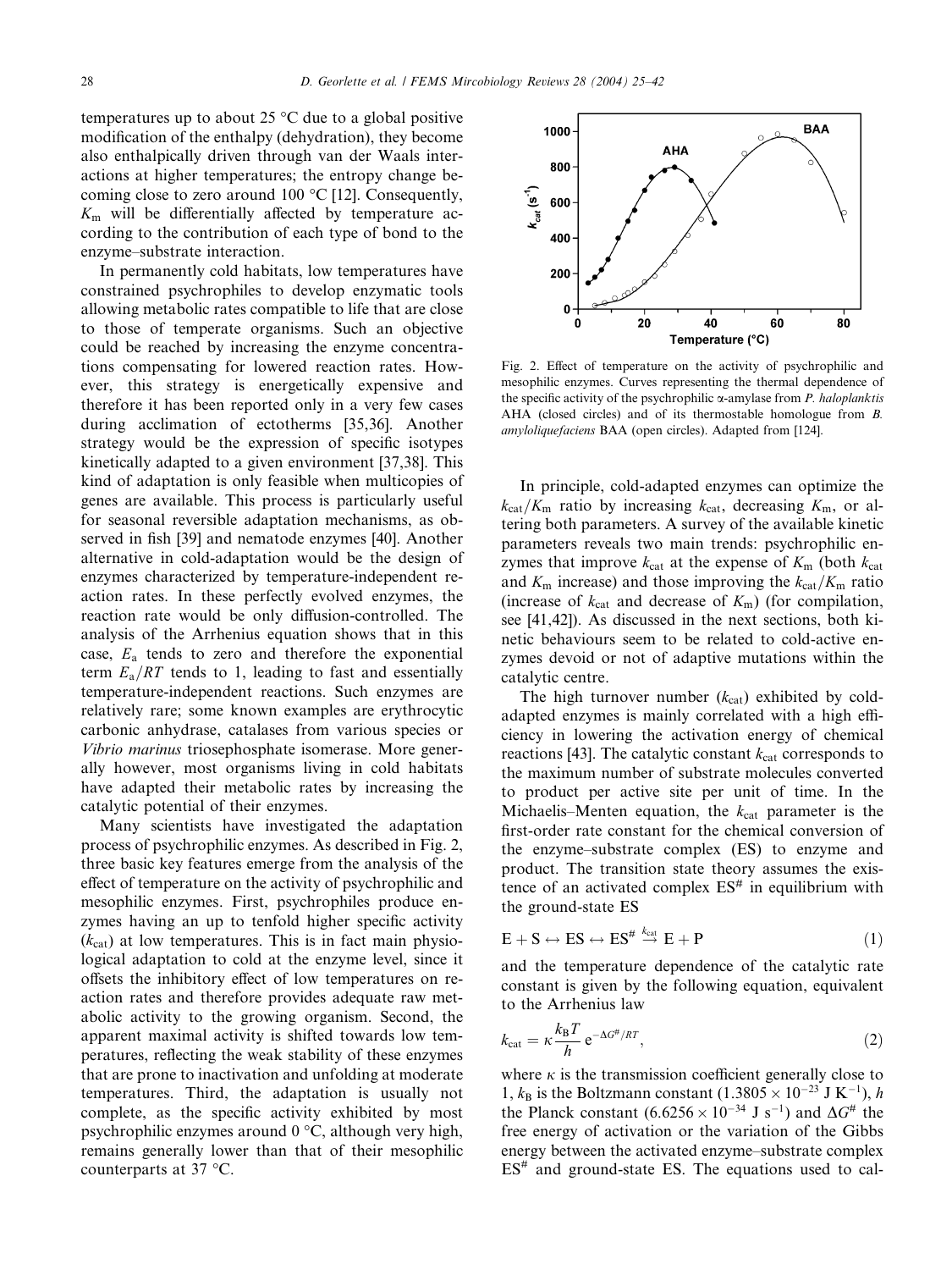culate the thermodynamic parameters of activation leading to  $\Delta G^{\#}$ ,  $\Delta H^{\#}$  (activation enthalpy) and  $\Delta S^{\#}$ (activation entropy) can be found elsewhere [44]. In order to understand how cold-active enzymes deal with low temperatures, a comparison of the variations of the thermodynamic parameters between psychrophilic (p) and mesophilic (m) enzymes (namely  $\Delta(\Delta G^{\#})_{n=m}$ ,  $\Delta(\Delta H^{\#})_{p-m}$  and  $\Delta(\Delta S^{\#})_{p-m}$ ) is particularly striking. Such comparison is compiled in Table 1 and gives access to the understanding of the way followed by cold-enzymes to deal with low temperatures. Due to the relation between  $k_{cat}$  and  $\Delta G^{\#}$  (see Eq. (2)), the  $\Delta (\Delta G^{\#})_{p-m}$  parameter reflects the variation of  $k_{cat}$  between the compared enzymes. The negative value of  $\Delta(\Delta G^{\#})_{p=m}$ reveals, as expected, that psychrophilic enzymes are more active than their mesophilic homologues. However, the small value originates from large differences in the enthalpic  $(\Delta(\Delta H^{\#})_{p-m})$  and entropic contributions  $(\Delta(\Delta S^{\#})_{p-m})$  between psychrophilic and mesophilic enzymes studied. Besides, all psychrophilic enzymes studied so far possess lower  $\Delta H^{\#}$  values, reducing therefore the temperature dependence of  $k_{cat}$  and consequently the deleterious effect of low temperatures on enzyme reaction rates. However, the observed activation energy  $\Delta G^{\#}$ is never as low as it would be expected from the decrease in  $\Delta H^{\#}$ , due to the antagonistic effect of the activation entropy. In effect, numerous analyses carried on coldadapted enzymes revealed that the  $\Delta(\Delta S^{\#})_{p-m}$  was always negative whatever the sign (positive or negative) of the activation entropy. Thus, in an enzymatic reaction catalysed by cold-adapted enzymes, the decrease of the

activation enthalpy can be considered as the main adaptive parameter. The corresponding decrease in activation energy is achieved structurally by a decrease in the number of enthalpy-driven interactions that have to be broken to reach the transition state, thus indicating a lower stability and hence also a greater flexibility at or near the catalytic site of psychrophilic enzymes [45]. This is the first insight suggesting that the activity and stability are linked in the process of thermal adaptation. Recently, this concept of 'localized flexibility' has been confirmed experimentally for a psychrophilic  $\alpha$ -amylase [46], a DNA ligase [47] and a xylanase [48] from Pseudoalteromonas haloplanktis. As shown in Fig. 3, the maximal activity of the psychrophilic enzymes is reached at temperatures which do not induce any significant conformational changes, pointing out that the active site of cold-adapted enzymes or/and the catalytic intermediates are even more heat-labile than is the general protein structure. In contrast, in the case of the heatstable homologues, the temperature for maximal activity closely corresponds to the unfolding transition, showing that structural unfolding is a main determinant for the loss of activity at high temperatures. Moreover, the increased resilience of the active site is probably the factor explaining the commonly observed negative  $\Delta(\Delta S^{\#})_{p=m}$ . Indeed, as a consequence of its high structural flexibility, the ground-state ES occupies a broader distribution of conformational states translated into an increase in entropy of this state compared to that of the mesophilic homologues, leading to the negative value of  $\Delta(\Delta S^{\#})_{p-m}$ . Thus the negative value of  $\Delta(\Delta S^{\#})_{p-m}$  appears to be in-

Table 1

|  |  |  | Activation parameters for the activity of psychrophilic and mesophilic enzymes [44] |  |  |
|--|--|--|-------------------------------------------------------------------------------------|--|--|
|  |  |  |                                                                                     |  |  |

| Enzyme                     | Source <sup>a</sup>         | T<br>$({}^{\circ}C)$ | $k_{\rm cat}$<br>$(s^{-1})$ | $\Delta G^{\#}$<br>$(kJ \text{ mol}^{-1})$ | $\Delta H^{\#}$<br>$(kJ \text{ mol}^{-1})$ | $T\Delta S^{\#}$<br>$(kJ \text{ mol}^{-1})$ | $\Delta (\Delta G^{\#})_{\rm p-m}$<br>$(kJ \text{ mol}^{-1})$ | $\Delta (\Delta H^\#)_{\rm p-m}$<br>$(kJ \text{ mol}^{-1})$ | $T\Delta (\Delta \textit{S}^{\#})_{\textit{p--m}}$<br>$(kJ \text{ mol}^{-1})$ |
|----------------------------|-----------------------------|----------------------|-----------------------------|--------------------------------------------|--------------------------------------------|---------------------------------------------|---------------------------------------------------------------|-------------------------------------------------------------|-------------------------------------------------------------------------------|
| Amylase                    | Alteromonas <sub>n</sub>    | 15                   | 495.2                       | 55.6                                       | 73.6                                       | 18.0                                        | $-4.1$                                                        | $-26.0$                                                     | $-21.9$                                                                       |
|                            | Bacillus <sub>m</sub>       |                      | 90.5                        | 59.7                                       | 99.6                                       | 39.9                                        |                                                               |                                                             |                                                                               |
| Chitinase A                | Arthrobacter <sub>n</sub>   | 15                   | 1.7                         | 69.2                                       | 60.2                                       | $-9.0$                                      | 2.0                                                           | $-14.1$                                                     | $-16.1$                                                                       |
|                            | $S.$ marcescens $m$         |                      | 3.9                         | 67.2                                       | 74.3                                       | 7.1                                         |                                                               |                                                             |                                                                               |
| Chitobiase                 |                             | 15                   | 98.0                        | 59.5                                       | 44.7                                       | $-14.8$                                     | $-4.0$                                                        | $-26.8$                                                     |                                                                               |
|                            | Arthrobacter <sub>p</sub>   |                      |                             |                                            |                                            |                                             |                                                               |                                                             | $-22.8$                                                                       |
|                            | $S.$ marcescens $m$         |                      | 18.0                        | 63.5                                       | 71.5                                       | 8.0                                         |                                                               |                                                             |                                                                               |
| Glucose-6-                 | Antarctic fish <sub>n</sub> | $\theta$             | 106.5                       | 56.1                                       | 36.8                                       | $-19.3$                                     | $-2.1$                                                        | $-15.1$                                                     | $-13.0$                                                                       |
| phosphate<br>dehydrogenase | Human <sub>m</sub>          |                      | 42.4                        | 58.2                                       | 51.9                                       | $-6.3$                                      |                                                               |                                                             |                                                                               |
| Glutamate                  | Antarctic fish <sub>n</sub> | 5                    | 3.8                         | 64.8                                       | 33.4                                       | $-31.4$                                     | $-3.3$                                                        | $-25.6$                                                     | $-22.3$                                                                       |
| dehydrogenase              | Bovine <sub>m</sub>         |                      | 0.9                         | 68.1                                       | 59.0                                       | $-9.1$                                      |                                                               |                                                             |                                                                               |
| Subtilisin                 | Bacillus $TA41p$            | 15                   | 25.4                        | 62.7                                       | 36                                         | $-26.7$                                     | $-3.7$                                                        | $-10.0$                                                     | $-6.3$                                                                        |
|                            | $B.$ subtillis <sub>m</sub> |                      | 5.4                         | 66.4                                       | 46                                         | $-20.4$                                     |                                                               |                                                             |                                                                               |
| Trypsin                    | Greenland                   | 5                    | 82.0                        | 57.7                                       | 33.0                                       | $-24.5$                                     | $-2.5$                                                        | $-20.9$                                                     | $-18.3$                                                                       |
|                            | $\text{cod}_{p}$            |                      |                             |                                            |                                            |                                             |                                                               |                                                             |                                                                               |
|                            | Bovine <sub>m</sub>         |                      | 27.7                        | 60.2                                       | 53.9                                       | $-6.2$                                      |                                                               |                                                             |                                                                               |
| Trypsin                    | Antarctic $\text{cod}_{p}$  | 15                   | 0.97                        | 70.5                                       | 40.6                                       | $-29.9$                                     | $-0.9$                                                        | $-42.0$                                                     | $-41.2$                                                                       |
|                            | Bovine <sub>m</sub>         |                      | 0.68                        | 71.4                                       | 82.6                                       | 11.3                                        |                                                               |                                                             |                                                                               |
| Xylanase                   | Antarctic                   | 5                    | 14.8                        | 61.7                                       | 45.4                                       | $-16.3$                                     | $-2.6$                                                        | $-4.5$                                                      | $-1.9$                                                                        |
|                            | yeast <sub>p</sub>          |                      |                             |                                            |                                            |                                             |                                                               |                                                             |                                                                               |
|                            | $Y$ east <sub>m</sub>       |                      | 4.9                         | 64.3                                       | 49.9                                       | $-14.4$                                     |                                                               |                                                             |                                                                               |

 $a$  p and m for psychrophile and mesophile, respectively.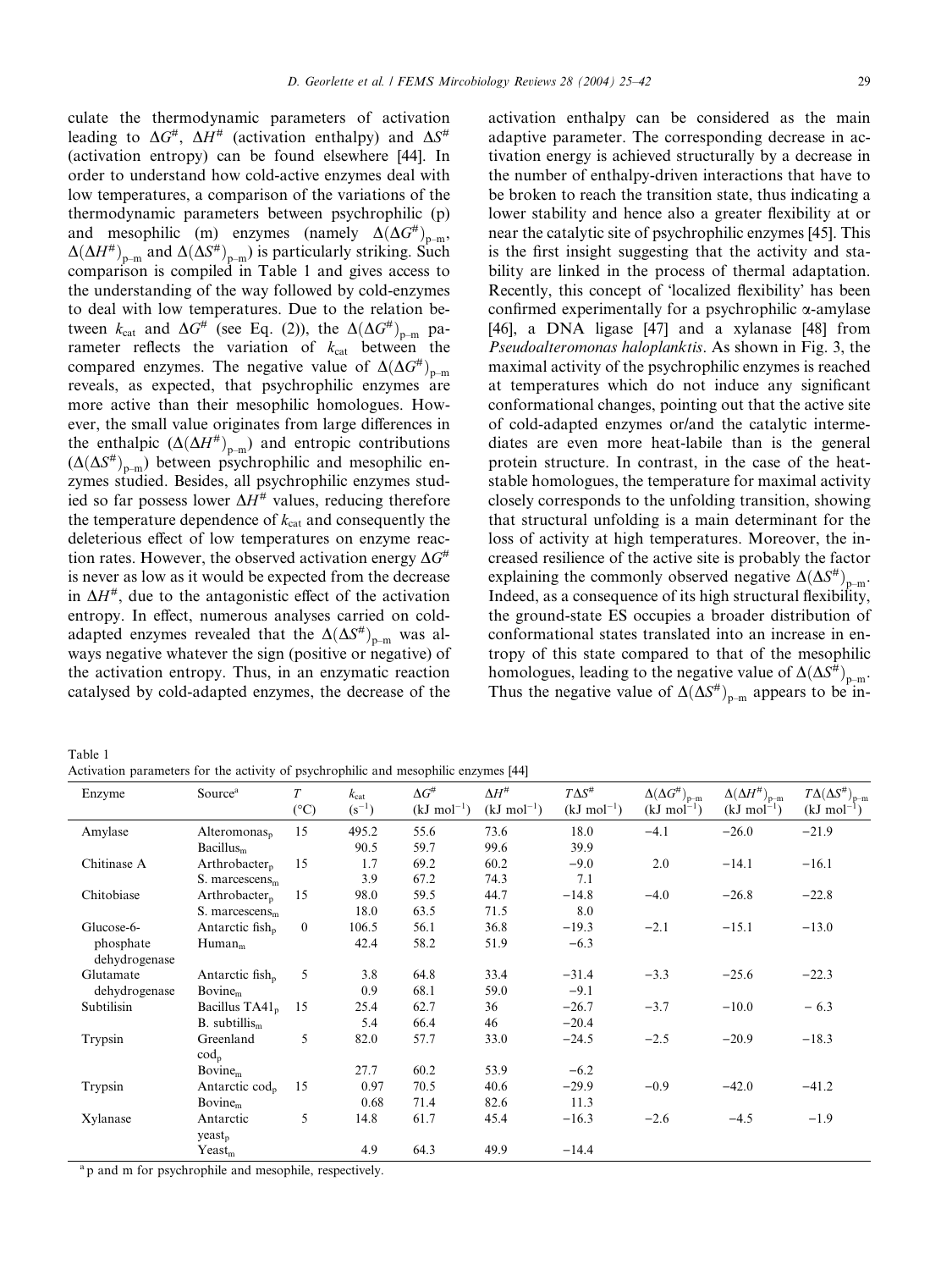

Fig. 3. Temperature dependence of activity (% Activity) (A, B) and unfolding as recorded by fluorescence emission ( $f_U$ , C) and DSC ( $C_p$ , D) of extremophilic enzymes. AHA, psychrophilic α-amylase; PPA, mesophilic α-amylase; BAA, thermostable α-amylase; pXyl, psychrophilic xylanase; Xyl1, mesophilic xylanase; CelA, thermophilic endoglucanase. Note that the maximal activity of the psychrophilic enzymes AHA and pXyl is reached at temperatures lower than those of any significant conformational event. Adapted from [46,48].

herently associated with the negative value of  $\Delta(\Delta H^{\#})_{n-m}$ , and to be an unavoidable counter-effect for the acquirement of a high specific activity of psychrophilic enzymes.

The broader distribution of the ground-state ES is predicted to be accompanied by a weaker substrate binding strength (i.e., increased  $K<sub>m</sub>$ ) if increases in  $k<sub>cat</sub>$ are reached through active-site resilience. Such phenomenon is catalytically advantageous: the ground-state ES falls in a less deep energy pit therefore reducing the energy barrier  $\Delta G^{\#}$  (and increasing  $k_{\text{cat}}$ ) of the reaction [46]. This has indeed been reported for numerous psychrophilic enzymes displaying identical substrate binding site and active site architecture, when compared with their mesophilic homologues. Recently, the experimental demonstration of the inverse relationship between  $k_{\text{cat}}$  and  $K_{\text{m}}$  was provided by comparing the A<sub>4</sub>-lactate dehydrogenases from South American and Antarctic notothenoid fishes [45], and the chloride-dependent  $\alpha$ amylases from the Antarctic bacterium P. haloplanktis and pig pancreas [49]. In both cases, at low temperatures, the increased  $k_{cat}$  noticed in the psychrophilic enzymes was correlated with an increased  $K<sub>m</sub>$ . For the psychrophilic  $\alpha$ -amylase, the correlation between both kinetic parameters was demonstrated by reintroducing in the protein those stabilising weak interactions that initially were missing. This led to rigidification of the enzymes and to stabilisation of the mutants with the consequence that genetically-engineered enzymes displayed decreased  $k_{\text{cat}}$  and  $K_{\text{m}}$  (Fig. 4) [49].

However, several enzymes counteract the adaptive drift of  $K<sub>m</sub>$  in order to maintain or even improve the substrate-binding affinity. Such strategy is notably crucial for enzymes typically operating at subsaturating



Fig. 4. Correlation of the kinetic parameters in a psychrophilic  $\alpha$ amylase (AHA), its stabilized mutants (closed circles) and a mesophilic homologue (PPA). The general trend displayed by the stabilized mutants of AHA is to decrease both  $k_{cat}$  and  $K_m$  values. Adapted from [49].

substrate concentrations (such as intracellular enzymes), where substrate affinity represents the critical parameter for reaction rate. Moreover, as previously mentioned substrate binding is very temperature sensitive and depends not only on the active site geometry but also on the type of bonds involved in the substrate interaction. Therefore, low temperatures not only inhibit the enzyme activity  $(k_{cat})$  but can also severely alter the substratebinding mode and strength. Evolution through an increase of  $k_{\text{cat}}$  and decrease of  $K_{\text{m}}$  has been found in some cold-adapted enzymes such as a phosphoglycerate kinase from *Pseudomonas* sp. TACII18 [50], β-galactosidase from *P. haloplanktis* [51] and psychrophilic chitobiase from Arthrobacter sp. TAD20 [52]. Compar-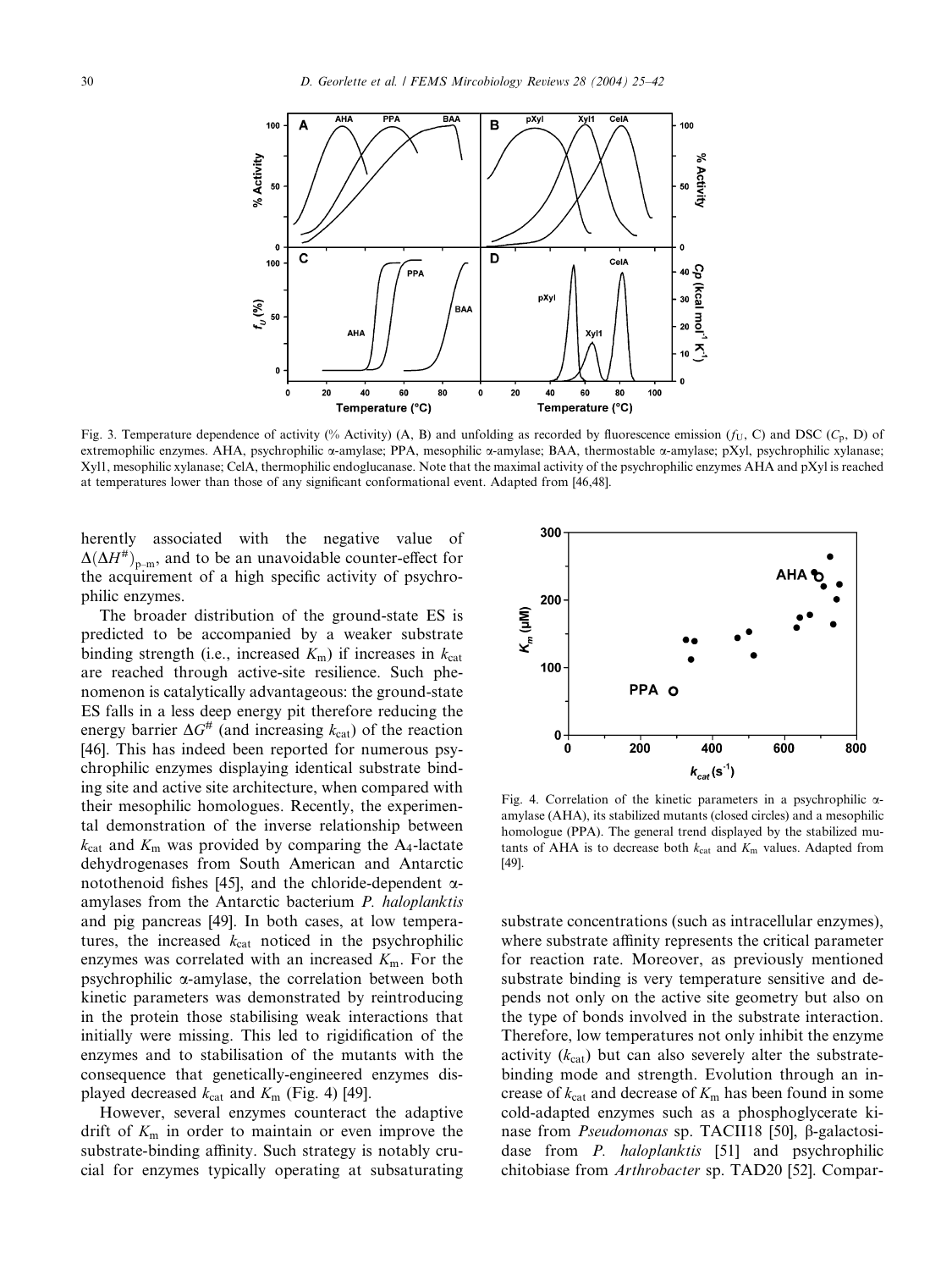

Fig. 5. Temperature dependence of the Michaelis parameter  $K<sub>m</sub>$  for psychrophilic (closed circles) and mesophilic (open circles) chitobiases. Note the different scales used. Adapted from [52].

ison of the  $K<sub>m</sub>$  of the latter with that of the mesophilic counterpart (Fig. 5) shows that the kinetic parameter is optimized in accordance with the physiological temperature of the organisms. Here, it has been suggested that the subtle replacement of two tryptophan residues, involved in substrate binding in the mesophilic chitobiase, by polar residues in the psychrophile homologue leads to the observed reduction of the  $K<sub>m</sub>$  at low temperatures [52].

#### 4. The activity–stability–flexibility trilogy

#### 4.1. The flexibility concept

Enzyme catalysis generally involves the ''breathing'' of all or of a particular region of the enzyme, enabling the accommodation of the substrate. The ease of such molecular movement may be one of the determinants of catalytic efficiency. Therefore optimising a function of an enzyme at a given temperature requires a proper balance between two often opposing factors: structural rigidity, allowing the retention of a specific 3D conformation at the physiological temperature, and flexibility, allowing the protein to perform its catalytic function [53,54].

At room temperature, a thermophilic enzyme would therefore be stable but poorly active. This is certainly due to an increase in the molecular edifice rigidity induced by the low thermal energy in the surroundings, thus preventing essential movement of residues. In order to secure the appropriate stability at high temperatures, thermophilic enzymes appear to have in general a very rigid and compact structure at moderate temperatures, which, in most cases, is characterized by a

tightly packed hydrophobic core and a maximal exposure of surface ion-pairs organized in networks (for review, see [55–57]). Hydrophobic interactions have been initially proposed as the major stabilising force in proteins [58,59]. However, in 1995, Ragone and Colonna [60] suggested that hydrophobic forces would not significantly stabilize proteins having melting temperatures of about 87  $\degree$ C and above ( $\Delta S$  close to zero). So, other forces, such as salt bridges and hydrogen bonds, would be expected to play a major role in the extra thermostabilisation of such proteins (for review, see [57]). Furthermore, this hypothesis is corroborated by studies suggesting that hydrogen bonding and the hydrophobic effect make comparable contributions to the stability of globular proteins [61,62]. The presumed increased rigidity (and thus reduced flexibility) of thermophilic enzymes is indeed supported by a growing body of experimental data including frequency-domain fluorometry and anisotropy decay [63], hydrogen–deuterium exchange [64–66], and tryptophan phosphorescence [67] experiments. One has to note, however, that protein stability can also be achieved in some cases through an increase in the entropy of the native state [68]. Therefore, no universal rules can be proposed to fully explain the high thermostability of thermophilic enzymes, since in addition a few hyperthermophilic enzymes appear to be more active than their mesophilic counterparts, even at 37  $^{\circ}$ C [69–71]. Their high catalytic activity at such temperatures suggests that as in the case of the  $\beta$ -glucosidase from Sulfolobus solfataricus [68], they could combine local flexibility of their active site (which is responsible for their activity at ''low'' temperatures), and high overall stability. The existence of such enzymes also suggests that thermostability is not incompatible with high activity at moderate temperatures.

Since thermophily is in general correlated with the rigidity of a protein, psychrophily, at the opposite end of the temperature scale, should be characterized by an increase of the plasticity or flexibility of appropriate parts of the molecular structure in order to compensate for the lower thermal energy provided by the low temperature habitat [37]. This plasticity would enable a good complementarity with the substrate at a low energy cost, thus explaining the high specific activity of psychrophilic enzymes. In return, this flexibility would be responsible for the weak thermal stability of psychrophilic enzymes. While the decreased stability of psychrophilic enzymes does support this hypothesis, there is, however, no direct experimental evidence of an increase in flexibility. Indeed, the flexibility of a protein, especially that related to activity and/or stability, remains a difficult parameter to determine experimentally, as the increase in flexibility can be limited only to a small but crucial part of the protein. In the context of temperature adaptation, the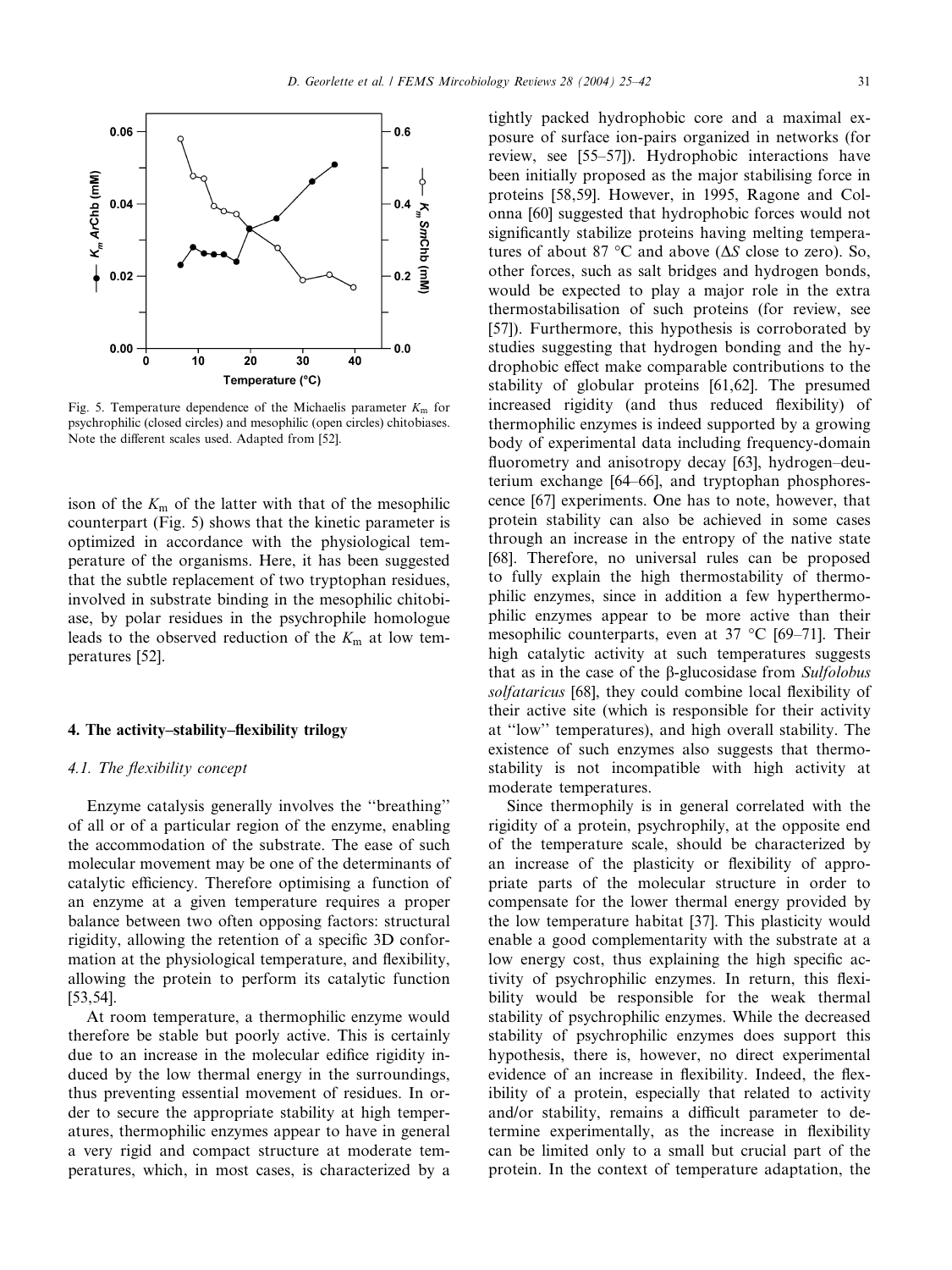notion of flexibility has to be defined as a parameter related directly to the specific activity of the enzyme. In other words, which type of flexibility is needed for the improvement of the activity? If flexibility can be described in terms of a dynamic motion that is related to a specific time-scale, it can also be considered as a concept related to the amplitude of the deformation of the protein conformation at a given temperature [72]. These uncertainties certainly explain why some thermophilic enzymes were found by hydrogen–deuterium exchange to display a similar [73] or an increased flexibility when compared to their mesophilic homologues [74,75]. The same kind of controversial result has been obtained when monitoring the rate of hydrogen–deuterium exchange of psychrophilic, mesophilic and thermophilic 3-isopropylmalate dehydrogenases [76]. While the psychrophilic and mesophilic enzymes were found to be more flexible than the thermophilic counterpart, the psychrophilic enzyme was, using this technique, more rigid than the mesophilic one. Nevertheless, in this case, the technique suffered from the disadvantage of being a measure of the accessibility of deeply buried residues and thus does not detect local flexibility, in particular that associated with the active site which is generally quite accessible [76]. Therefore, one can address the question: are amide-proton exchange rates always in agreement with the type of flexibility related to the catalytic efficiency at low temperatures? Additional measurements over a wide range of timescales are obviously needed to distinguish the flexibility of psychrophilic, mesophilic and thermophilic enzymes. In turn, NMR experiments on small psychrophilic enzymes should prove to be an attractive alternative in further investigation of the expected stability–flexibility relationship. So far, the conformational flexibility of psychrophilic enzymes was strongly supported by some dynamic fluorescence quenching experiments, using acrylamide as quencher [46–48,77]. In this technique, the decrease of fluorescence arising from diffusive collisions between the quencher and the fluorophore reflects the ability of the quencher to penetrate the structure and can consequently be viewed as an index of protein permeability [78]. Recently, fluorescence quenching performed on the psychrophilic  $\alpha$ -amylase from *P. haloplanktis* (AHA) and its pig pancreatic mesophilic (PPA) and Bacillus amyloliquefaciens thermostable homologues (BAA) revealed that the variation of fluorescence quenching between 10 and 37  $\degree$ C decreases in the order psychrophile $\rightarrow$ mesophile $\rightarrow$ thermophile (Fig. 6) [46]. Thus, the increase in protein permeability in a temperature range where the native state prevails is much larger for AHA, intermediate for PPA, and low for BAA, indicating a strong correlation between stability and conformational flexibility.



Fig. 6. Conformational flexibility of psychrophilic, mesophilic and thermophilic enzymes. Curves representing the acrylamide quenching of the tryptophan fluorescence of psychrophilic (AHA), mesophilic (PPA) and thermostable (BBA)  $\alpha$ -amylases. In order to abolish the artifactual effect of additional tryptophan present in the mesophilic and thermophilic enzymes, the differences of the fluorescence ratios  $F_0/F$  at 37 and 10 °C were plotted as a function of acrylamide concentration (mM). Adapted from [46].

## 4.2. Psychrophiles and instability

A common characteristic of nearly all psychrophilic enzymes studied so far is their low stability in comparison with their mesophilic homologues. This feature has been demonstrated by the drastic shift of their apparent optimal temperature of activity, the low resistance of the protein to denaturing agents and the high propensity of the structure to unfold at moderate temperatures. The decreased stability of psychrophilic enzymes, in addition to their increased low temperature activity, suggests that there is a direct link between activity and stability i.e., maintenance of activity at low temperatures requires the weakening of intramolecular forces which results in reduced stability. On the other hand, it has been suggested that this lower stability may be due to random genetic drift as a consequence of the lack of evolutionary pressure for stable enzymes in the low temperature environment [79].

The stability of most mesophilic globular proteins is only marginal at the environmental temperature of the organism, typically 30–65 kJ mol<sup>-1</sup> – the equivalent of a small number of weak intramolecular interactions [53], whereas that of psychrophilic proteins is generally onethird to one-quarter of this [14]. The lower stability of psychrophilic enzymes, brought about by a weakening of intramolecular forces contributing to the cohesion of the native protein molecule, may either arise from a general reduction in strength of intramolecular forces (global flexibility), or from weakened interactions in one or a few important regions of the structure (localized flexibility).

Decrease of the global stability has been observed in a number of psychrophilic proteins, in particular those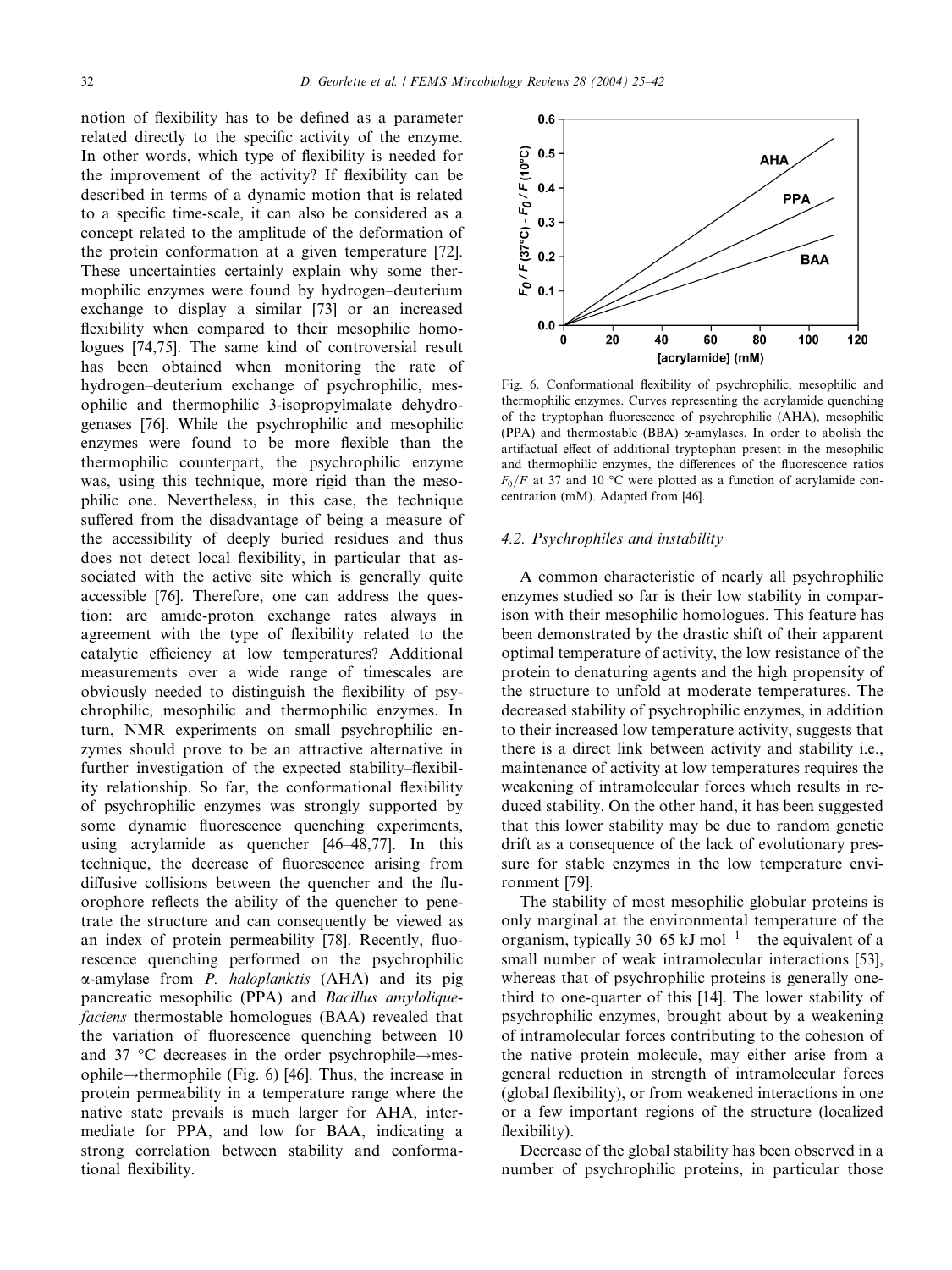operating on large-size substrates. In this context, it has been shown that the psychrophilic  $\alpha$ -amylase from P. haloplanktis (AHA) has reached the lowest possible stability of its native state. This has notably been demonstrated by differential scanning calorimetry (DSC), which is a powerful tool to investigate the thermal unfolding of proteins. Unlike other methods, several thermodynamic parameters related to protein stability are directly accessible. Calorimetric records, or thermograms, of heat-induced unfolding of psychrophilic, mesophilic and heat-stable a-amylases are shown in Fig. 7 [14], from which a number of observations can be drawn. First, the unfolding of the psychrophilic enzyme occurs at a lower temperature, as indicated by the  $T<sub>m</sub>$ values (peak of the curve), corresponding to the temperature of half-denaturation. Second, protein unfolding is an endothermic process; the unfolding enthalpy  $(\Delta H_{\rm cal})$  (area under the curves) corresponds to the heat absorbed during the unfolding process. This parameter reflects the enthalpy of disruption of bonds involved in maintaining the compact structure and is markedly lower for the psychrophilic enzyme. In addition, there is a clear trend for increasing  $\Delta H_{\text{cal}}$  values in the order psychrophile < mesophile < thermophile. Finally, the psychrophilic a-amylase unfolds reversibly and without any stable intermediate according to a highly cooperative process. In contrast, more stable a-amylases unfold irreversibly and display more than one denaturation peak indicative of distinct thermodynamic units or domains with different stability. The weak hydrophobicity of the core clusters in the cold-adapted enzyme [80] and the low melting temperature, at which hydrophobic interactions are restrained, certainly account for this re-



Fig. 7. Thermal unfolding of three  $\alpha$ -amylases recorded by differential scanning calorimetry (DSC). When compared with the psychrophilic AHA (from P. haloplanktis), the heat-stable enzymes PPA (from pig pancreas) and BAA (from *B. amyloliquefaciens*) are characterized by higher  $T_{\text{m}}$  (top of the transition) and  $\Delta H_{\text{cal}}$  (area under the transition) values, by a flattening of the transition and by the occurrence of calorimetric domains indicated by deconvolutions in thin lines. Adapted from [49].

versible character because, unlike mesophilic aamylases, aggregation does not occur.

From this study, it was thus inferred that the psychrophilic enzyme possesses a fragile molecular edifice that is uniformly unstable and stabilized by fewer weak interactions than homologous mesophilic or thermophilic proteins. The contribution of individual weak interactions in the behaviour of the psychrophilic  $\alpha$ -amylase from *P. haloplanktis* was analysed by sitedirected mutagenesis [49]. Fourteen mutants of this enzyme were constructed, each of them bearing an engineered residue re-forming a weak interaction found in mesophilic a-amylases but absent in the cold-active a-amylase. It was found that single amino acid side chain substitutions can significantly modify not only the melting point  $T_{\text{m}}$ , the calorimetric enthalpy  $\Delta H_{\text{cal}}$ , the cooperativity and reversibility of unfolding, but also the thermal inactivation rate constant  $k_i$  and the kinetic parameters  $k_{cat}$  and  $K_m$  (Fig. 4). From the analysis of the data, it is clear that the adaptation to cold of the psychrophilic  $\alpha$ -amylase consists of a weakening of intramolecular interactions leading to an overall decrease of the thermostability of the protein. This in turn provides the appropriate plasticity around the catalytic residues necessary to adapt, more or less successfully, the catalytic efficiency of the enzyme to the low temperature of the environment. It is also clear that in the case of the a-amylase, the limit of stability of the protein has been reached, as demonstrated by the inability of producing destabilized mutants by site-directed mutagenesis, as well as by the disappearance of ion-mediated extrastability and the simultaneous unfolding of all structural elements [14]. The lowest possible stability of the enzyme therefore prevents any further decrease in stability and thus any further increase in activity via the flexibility strategy [14]. In such enzyme, even in this case, the specific activity of the cold-adapted enzyme at the environmental temperature  $(0 °C)$  is still much lower than that of the mesophilic counterpart at 37  $\mathrm{^{\circ}C}$  [81], illustrating the limit of the adaptation.

Nevertheless, the reduced stability related to the low stability of the enzyme may not necessarily arise from a general reduction in strength of intramolecular forces, but from weakened interactions in one or a few important regions of the structure (localized flexibility). Some recent works have corroborated this statement. For instance, in the case of citrate synthase [82], a calculation of crystallographic temperature (B) factors, which, in certain conditions, reflects the flexibility or disorder of the crystal structure in a given region, revealed an unexpected higher flexibility for the thermophilic enzyme from Pyrococcus furiosus when considering the overall protein structure. However, in the psychrophilic homologue from Arthrobacter strain DS2-3R, the small domain showed a higher degree of flexibility than that observed in the large domain. This inequality could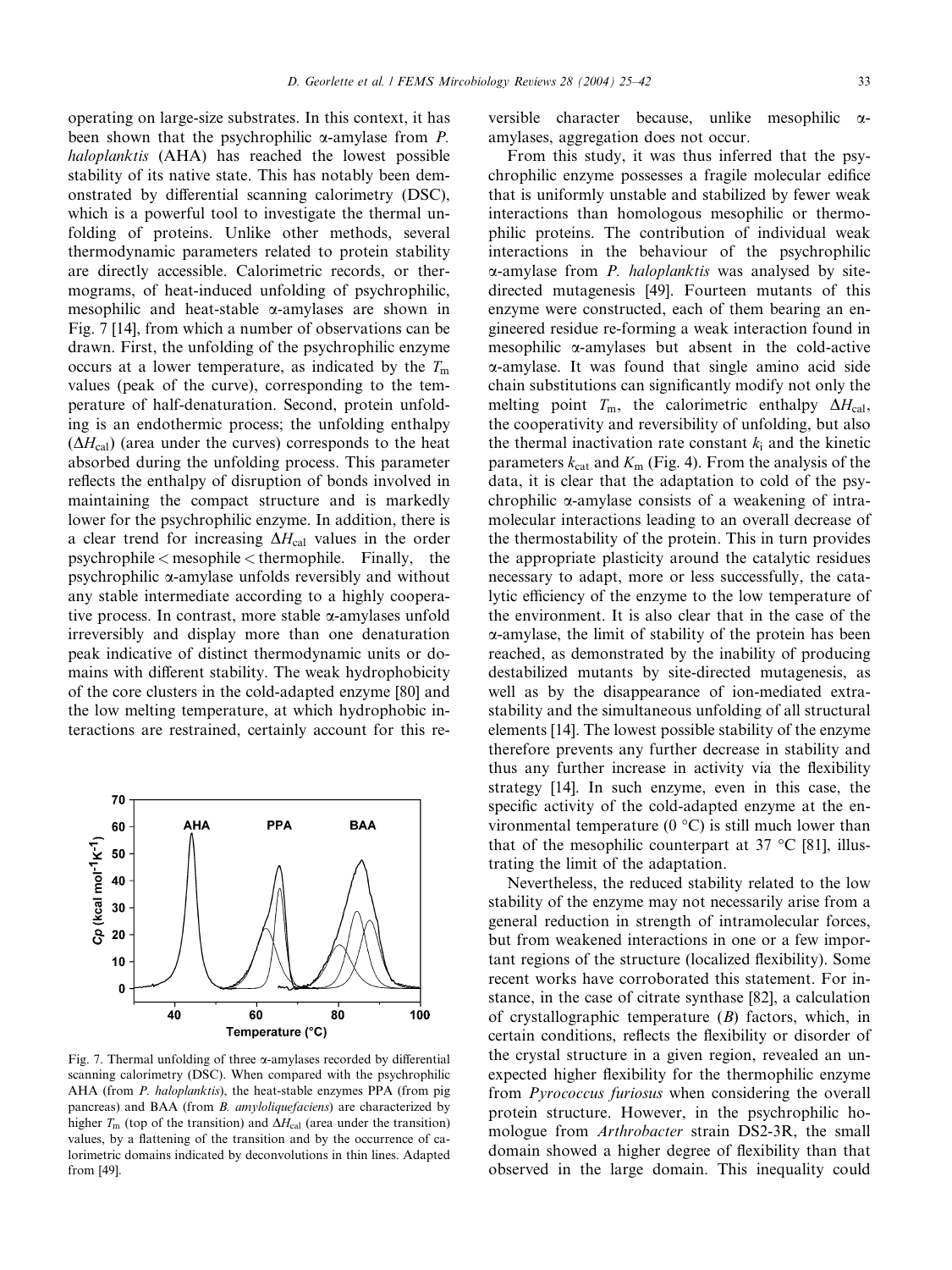promote activity at low temperatures, since a precise positioning of the small domain following substrate binding is necessary for efficient catalysis. As mentioned by Fields and Somero [45], notothenioid fish A4-lactate dehydrogenase (A4-LDH) has adapted to cold by increasing flexibility of small areas of the molecule that affect the mobility of adjacent active-site structures. The increased flexibility may reduce the energy barrier of the rate-governing shifts in conformation and thereby, increase  $k_{\text{cat}}$ . In addition, the same authors pointed out that global stability and localized flexibility of enzymes may have evolved independently [83]. Indeed, extrinsic stabilisation by compatible solutes of lactate dehydrogenase from warm- and cold-adapted fish indicates that the stability of the enzyme molecules is affected to the same extent whereas the kinetic parameters of coldactive lactate dehydrogenases is more affected by the cosolvents. This effect has been attributed to the flexibility of the active site in cold A4-LDH that can be more compacted by the preferential exclusion of solutes. Besides these examples, a direct evidence of differences in stability between some domains and the whole structure has been provided by DSC studies of multi-domain proteins such as phopsphoglycerate kinase (PGK) from Pseudomonas sp. TACII18 [50] and psychrophilic chitobiase from Arthrobacter sp. TAD20 [52], as shown in Fig. 8. Both enzymes are indeed composed of a heat labile and a heat stable domain, the latter domain displaying a higher stability than that of the mesophilic counterpart. Regarding the cold-adapted PGK, Bentahir and his colleagues [50] have proposed that the PGK heat labile domain acts as a destabilising domain providing the required flexibility around the active site and favouring the reaction rate by reducing the energy cost of induced-fit mechanisms. On the other hand, the heatstable domain could improve the binding of substrate (as indicated by low  $K<sub>m</sub>$  values, see Section 3) as a result of its rigidity. In the case of the psychrophilic chitobiase, the heat-labile domain corresponds to the catalytic domain whereas the heat-stable domain (which plays no part in the chitobiase activity) corresponds to the binding domain, as demonstrated by saccharide-binding experiments [52].

Thus cold-adapted proteins have evolved, either by displaying a reduced stability of all calorimetric units giving rise to native states of the lowest possible stability [14], or by being constituted of different elements, some controlling protein stability and affinity for the substrate and others conferring the required flexibility for efficient catalysis at the habitat temperature.

Some significant advances in the understanding of the activity–stability relationship have also been drawn from the analysis of heat inactivation of activity and irreversible unfolding of some psychrophilic enzymes such as a psychrophilic  $\alpha$ -amylase AHA [46], DNA ligase Phlig [47], and xylanase pXyl [48] from P. halo-



Fig. 8. Thermal unfolding of psychrophilic enzymes with local flexibility. In phosphoglycerate kinase (A) the active site is formed at the interface of both heat-labile and heat-stable domains by a hingebending mechanism. In chitobiase (B), the active site is embedded in the heat-labile domain whereas the stability of the non-catalytic domain is unaffected. Adapted from [50,52].

planktis, compared to some of their mesophilic and thermophilic counterparts. Table 2 displays the corresponding activation parameters, from which it can be seen that both heat inactivation of activity and irreversible unfolding of the structures display the same trends. Indeed, the increase in free energies of activation from psychrophilic enzymes to the heat-stable counterparts reflects that the same denaturation rate constant  $k$ is reached at increasing temperatures. The small differences in  $\Delta G^*$  values however arise from large differences in the enthalpic and entropic contributions. Indeed, the lowest  $\Delta G^*$  values for the psychrophilic enzymes corresponds to the largest  $\Delta H^*$  and  $T\Delta S^*$  contributions, and conversely for the heat-stable homologues. The decrease of  $\Delta H^*$  as enzyme stability increases mainly reflects the decrease in cooperativity of inactivation and of unfolding: indeed, the heat-labile enzymes denature over a shorter temperature range, leading to a steep slope of Arrhenius plots and subsequently to high activation energy  $E_a$  and  $\Delta H^*$ . Such high cooperativity probably originates from the lower number of interactions required to disrupt the active conformation. In this formalism,  $\Delta S^* > 0$  suggests that the randomness of the activated transition state increases before irreversible inactivation or unfolding. Accordingly, the transition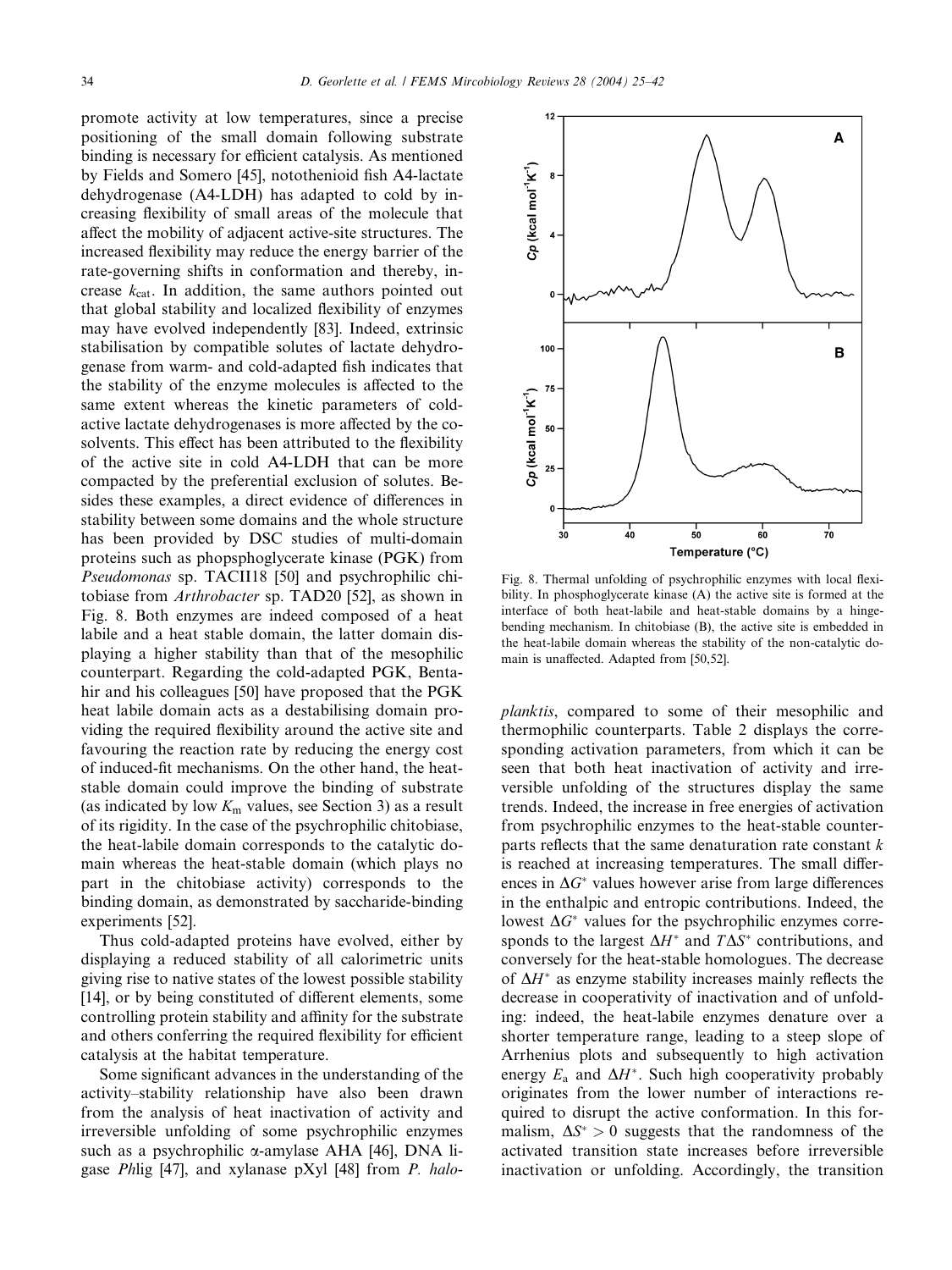| Table 2                                                                                                    |  |
|------------------------------------------------------------------------------------------------------------|--|
| Thermodynamic parameters for the irreversible heat inactivation of activity and for irreversible unfolding |  |

|                                | Inactivation                   |                                |                                 |                                | Unfolding                      |                                |                                 |                                |  |
|--------------------------------|--------------------------------|--------------------------------|---------------------------------|--------------------------------|--------------------------------|--------------------------------|---------------------------------|--------------------------------|--|
|                                | $\Delta G^*$<br>$(kcal mol-1)$ | $\Delta H^*$<br>$(kcal mol-1)$ | $T\Delta S^*$<br>$(kcal mol-1)$ | $\Delta S^*$<br>$(kcal mol-1)$ | $\Delta G^*$<br>$(kcal mol-1)$ | $\Delta H^*$<br>$(kcal mol-1)$ | $T\Delta S^*$<br>$(kcal mol-1)$ | $\Delta S^*$<br>$(kcal mol-1)$ |  |
| $\alpha$ -Amylase <sup>a</sup> |                                |                                |                                 |                                |                                |                                |                                 |                                |  |
| <b>AHA</b>                     | 20.5                           | 172.3                          | 151.8                           | 479                            | 20.2                           | 109.7                          | 89.2                            | 286                            |  |
| <b>PPA</b>                     | 21.5                           | 153.0                          | 131.5                           | 395                            | 21.5                           | 84.7                           | 63.2                            | 190                            |  |
| <b>BAA</b>                     | 22.9                           | 58.6                           | 35.7                            | 101                            | 22.9                           | 74.2                           | 51.3                            | 145                            |  |
| Xylanase <sup>b</sup>          |                                |                                |                                 |                                |                                |                                |                                 |                                |  |
| pXyl                           | 19.6                           | 109.4                          | 89.8                            | 265.6                          | 19.6                           | 98.9                           | 79.3                            | 234.5                          |  |
| CelA                           | 27.5                           | 72.9                           | 45.4                            | 134.2                          | 27                             | 82.4                           | 55.4                            | 163.9                          |  |

<sup>a</sup> As the three  $\alpha$ -amylases (psychrophilic AHA, mesophilic PPA and thermophilic BAA) are denatured in different temperature ranges, activation data are reported for an identical rate constant,  $k = 0.05$  s<sup>-1</sup>. Adapted data are reported for an identical rate constant,  $k = 0.05 \text{ s}^{-1}$ . Adapted from [46].<br><sup>b</sup> Parameters recorded at 65 °C, corresponding to a  $k_{\text{inactivation}} = 1.4 \text{ s}^{-1}$  and 1.2  $10^{-5} \text{ s}^{-1}$  for psychrophilic pXyl and therm

tively, and a  $k_{\text{unfolding}} = 1.7 \text{ s}^{-1}$  and 1.9  $10^{-5} \text{ s}^{-1}$  for pXyl and CelA, respectively. Adapted from [48].

state of the psychrophilic enzymes is reached through a larger entropy variation than that of heat-stable homologues, reflecting an increased disorder (of the active site or of the structure), which is the main driving force of heat denaturation. In addition, the thermophilic enzymes seem to resist denaturation before the concomitant irreversible loss of activity and conformation (low  $\Delta S^*$ ). A thermophilic enzyme can then be regarded as an intrinsically stable protein that counteracts heat denaturation by a weak cooperativity of unfolding and inactivation. The entropy loss associated with hydration of non-polar groups upon denaturation can also contribute to the differences in the entropic contributions reported in Table 2.

#### 4.3. A working hypothesis

Recently, D'Amico and colleagues [46] have proposed to integrate the biochemical and biophysical data available on enzymes adapted to extreme temperatures in a model based on the ''new view'' using the folding funnel model [84–87] to describe the folding–unfolding reactions. The energy landscape of psychrophilic and thermophilic enzymes is described in Fig. 9. The height of the funnel, i.e., the free energy of folding, corresponds to the conformational stability and the upper edge of the funnel is occupied by the unfolded state in random coil conformation. It should be noted that psychrophilic enzymes tend to have lower proline content than mesophilic and thermophilic enzymes, a lower number of disulfide bonds and a higher occurrence of glycine clusters (see Section 5). Accordingly, the edge of the funnel for the psychrophilic protein is slightly larger (broader distribution of the unfolded state). When the folding of the polypeptide occurs, the free energy level decreases, as well as the conformational ensemble. However, thermophilic proteins pass through intermediate states corresponding to local minima of energy. These minima are responsible for the ruggedness of the



Fig. 9. Proposed model of folding funnels for psychrophilic and thermophilic enzymes. In these schematic energy landscapes, the conformational stability  $(E)$  is represented as a function of the conformational diversity. Adapted from [46].

funnel slopes and for the reduced cooperativity of the folding-unfolding reaction. By contrast, the structural elements of psychrophilic proteins generally unfold cooperatively without intermediates, as a result of fewer stabilising interactions and stability domains (see Section 4.2) and therefore the funnel slopes are steep and smooth. The bottom of the funnel, which depicts the stability of the native state ensemble, also displays significant differences between both extremozymes. The bottom for a very stable and rigid thermophilic protein can be depicted as a single global minimum or as having only a few minima with high energy barriers between them [88,89] whereas the bottom for an unstable and flexible psychrophilic protein is rugged and depicts a large population of conformers with low energy barriers to flip between them. Rigidity of the native state is therefore a direct function of the energy barrier height [88,89]. In this context, the activity–stability relationships in these extremozymes depend on the bottom properties. Indeed, it has been argued that upon substrate binding to the association-competent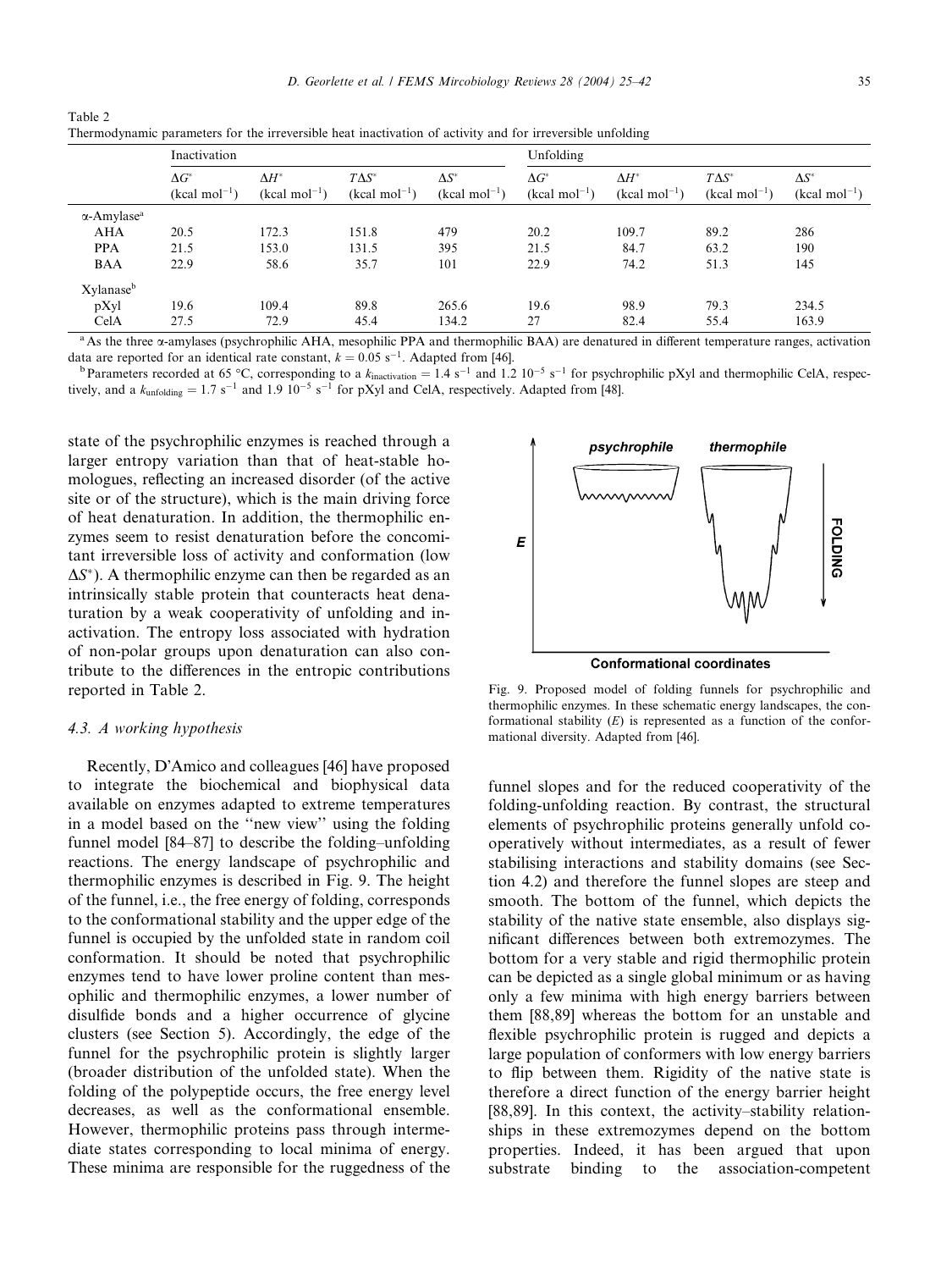sub-population, the equilibrium between all conformers is shifted towards this sub-population, leading to the active conformational ensemble [88–90]. In the case of the rugged bottom of psychrophilic enzymes, this equilibrium shift only requires a modest free energy change (i.e., low energy barriers) and a low enthalpy change for interconversion of the different conformations, but is nonetheless accompanied by a large entropy change resulting from the shift in conformation of the numerous conformational isomers existing in the wide conformer ensemble, whereas the converse picture holds for thermophilic enzymes.

#### 4.4. Stability and low temperature activity

The discussion of the previous section indicates that all psychrophilic enzymes have the common trait of a low conformational stability that could be required to secure an appropriate structural flexibility for low temperature activity. Some authors consider that the instability of psychrophilic enzymes is due to random genetic drift. However, while nature always produces coldactive enzymes with decreased stability, indicating an inverse relationship between stability and activity, a number of studies have indicated that these are not strictly related.

Recently, random mutagenesis techniques using essentially error-prone polymerase chain (PCR) amplification, DNA shuffling or in a few cases, mutating strains [91,92] have been used to study the thermal adaptation of different enzymes, to understand the relationship, if there is any, between stability, activity and flexibility. Basically, random mutations are introduced in a gene and the resulting library is screened for the acquisition or improvement of a specific property such as thermostability, or improved activity. This approach detects mutations responsible for immediate and drastic adaptation in response to a strong selection imposed in the laboratory and based on a physicochemical property. In contrast, natural evolution is a very slow process driven by complex environmental and metabolic constraints, and enabling the viability or the performance of a living organism in a specific environment.

To our knowledge, only one psychrophilic enzyme, subtilisin S41 [93], has been submitted to directed evolution [79,94]. Following several generations of mutagenesis/recombination and screening, a seven mutant variant with 13 mutations was found to exhibit an increased thermostability without sacrificing low-temperature activity, at least towards a synthetic substrate. Even if this seems to be in contradiction with the current hypothesis of thermal adaptation, the mutated enzyme, however, is also characterized by a decrease in the  $K<sub>m</sub>$ value, an increased affinity for calcium, additional salt bridges and an apparently decreased conformational flexibility. All these results fit perfectly with the model of activity–flexibility–stability relationships discussed above (see Sections 4.1 and 4.2).

On the other hand, random mutagenesis experiments have been carried out on mesophilic and thermophilic enzymes to either improve the catalytic activity at low temperatures, or, in the same context, to obtain a higher thermostability. When random mutants were only screened for high activity at low temperatures during directed evolution [92,95–99], the selected enzymes invariably displayed a decreased stability as well as a higher (supposed) flexibility, i.e., the canonical properties of psychrophilic enzymes. By contrast, when the selection pressure was thermal stability [67,100–106], mutants with higher stability and unchanged or even enhanced catalytic activity were found in contradiction with the hypothesis that a high stability induces a low catalytic efficiency. However, a number of important points must be taken into account when interpreting such results. In most cases, synthetic substrates were used and may give results differing to those of natural substrates, in particular when those are macromolecular substrates. For some enzymes [101,103], early generations of stabilized mutants exhibited a decreased activity, as observed in nature, while several generations of mutants were required to obtain both a high thermostability and high activity. It is also important to note that an increased thermostability is not necessarily indicative of an increased thermoactivity (as determined from the temperature optimum for activity). Indeed, mutational studies of a cold-active citrate synthase from Arthrobacter strain DS2-3R produced a variant with an increased thermostability and a decreased thermoactivity [107]. This suggests that an increased flexibility and hence a decreased stability of the active site could be masked by stabilising mutations elsewhere in the molecule when mutants are selected on the basis of their thermostability. This underlines the importance of analysing all parameters when engineering proteins.

If it appears possible, at least in the laboratory, to uncouple activity and stability, the fact is, however, that enzymes displaying a high stability together with a high flexibility and activity do not exist in nature, except for thermophilic enzymes that catalyse the conversion of labile metabolic intermediates [69]. In addition, if it has been proposed that the low stability of cold-adapted enzymes results from a genetic drift originating from the lack of selective pressure for stable proteins [108], the microcalorimetric studies described in Section 4.2 have indicated that the active site is always in the less stable region of the protein, other domains remaining even more stable than their mesophilic homologues, leading to the question: ''Why would the genetic drift only affect one part of the protein?''. Moreover, in psychrophilic organisms a selective pressure towards a low stability of proteins does exist; it is exerted by the low environment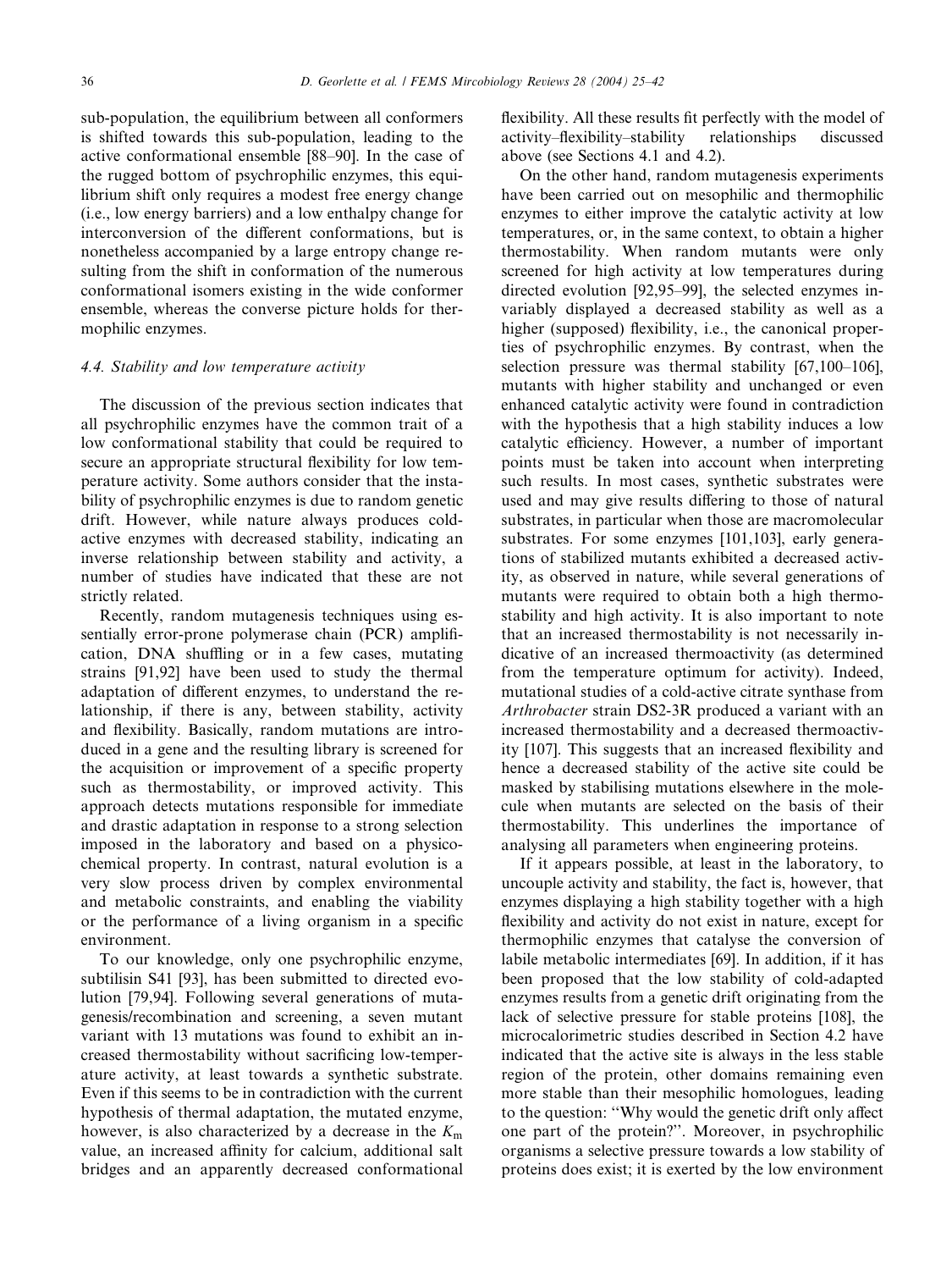temperature which has to select molecular structures flexible enough to secure efficient catalysis. This is achieved in proteins through an unfavourable stabilisation enthalpy driven by hydration of polar and nonpolar groups at low temperatures preventing the formation of stabilising weak bonds and securing an appropriate plasticity of the molecular edifice. This cannot be achieved in mesophilic and thermophilic counterparts which are much more resistant to cold denaturation. Therefore, improvement of activity at low temperatures associated with a loss of stability appears to be the most frequent and accessible strategy at the level of psychrophilic proteins. In consequence, the low stability of cold-adapted enzymes may be the simplest way to acquire activity in the absence of selection for stable proteins but the occurrence of heat-stable psychrophilic enzymes should not necessarily be ruled out.

#### 5. Structural adaptations of enzymes

The thermostability of thermophilic enzymes has been extensively investigated and several possible determinants of this stability have been proposed (for review, see [57]). In contrast, identifying the structural determinants of adaptation in cold-adapted enzymes has proven to be difficult due to the low number of available sequences, and more importantly, of three dimensional structures. A few crystallographic structures of coldadapted enzymes have been elucidated: five from bacteria ( $\alpha$ -amylase [109] and xylanase [112] from P. haloplanktis, citrate synthase from Arthrobacter strain DS2-3R [82], malate dehydrogenase from Aquaspirillium arcticum [110] and alkaline  $Ca^{2+}-Zn^{2+}$  protease from Pseudomonas sp. TACII18 [111]), one from the Arctic shrimp Pandalus borealis (alkaline phophatase [113]), and four from cold-adapted fish (two anionic trypsin from the North Atlantic salmon Salmo salar and from the chum salmon Oncorhynchus keta [114,115], elastase from North Atlantic salmon [116] and pepsin from the Atlantic cod Gadus morhua [117]). Other structures should become available soon since crystals of two other psychrophilic enzymes have been obtained [118,119]. With the help of homology-modelled structures, these studies have revealed that only subtle modifications of the enzyme conformation account for the low stability.

The analysis of 3D structures often reveals a better accessibility of the catalytic cavity to ligands. This aspect has notably been described for two salmon trypsin from S. salar and O. keta [114,115],  $\alpha$ -amylase from P. haloplanktis (D'Amico S, personal communication), citrate synthase from Arthrobacter strain DS2-3R [82] and alkaline  $Ca^{2+}-Zn^{2+}$  protease from *Pseudomonas* sp. TACII18 [111]. The larger opening of the catalytic cleft is achieved in various ways, including small deletions in loops bordering the active site or by distinct conformations of these loops (Fig. 10), and by replacement of bulky side chains by smaller groups at the entrance. Such strategy is likely to reduce the energy required for substrate accommodation and/or product release, steps that are accompanied by conformational changes especially in the case of macromolecular substrates. The typical configuration of the active site suggests two reflections. First, these enzymes could display a broader specificity, due to the fact that diverse substrates having slightly distinct conformations or sizes can fit and bind to the active site. This property was indeed notably reported for cold-active subtilisin from Bacillus sp. TA41 [93] and alcohol dehydrogenase from *Moraxella* sp. TAE123 [120]. As a second consequence, substrate(s) should bind less firmly in the binding site, giving rise to higher  $K<sub>m</sub>$  values as reported for cold active enzymes devoid of adaptive mutations within the catalytic centre (see also Section 3). Moreover, although the main residues implicated in catalysis are conserved, differences in



Fig. 10. Active site accessibility. Upper panel: superimposition of the variable loops bordering the active site of the psychrophilic  $\alpha$ -amylase from  $P$ . haloplanktis (backbone in blue) and of pig pancreatic  $\alpha$ -amylase (backbone in red). The carbohydrate inhibitor acarbose bound to the active site is also shown (centre of the figure, in yellow). These variable loops are markedly shorter in the cold-active enzyme. Lower panel: tangential view of the molecular surfaces facing the external medium (upper side). The loops around the catalytic cleft of the coldactive enzyme are less protruding and favour active site accessibility. Picture generated by Swiss-PDBViewer [125] using data from [109,126].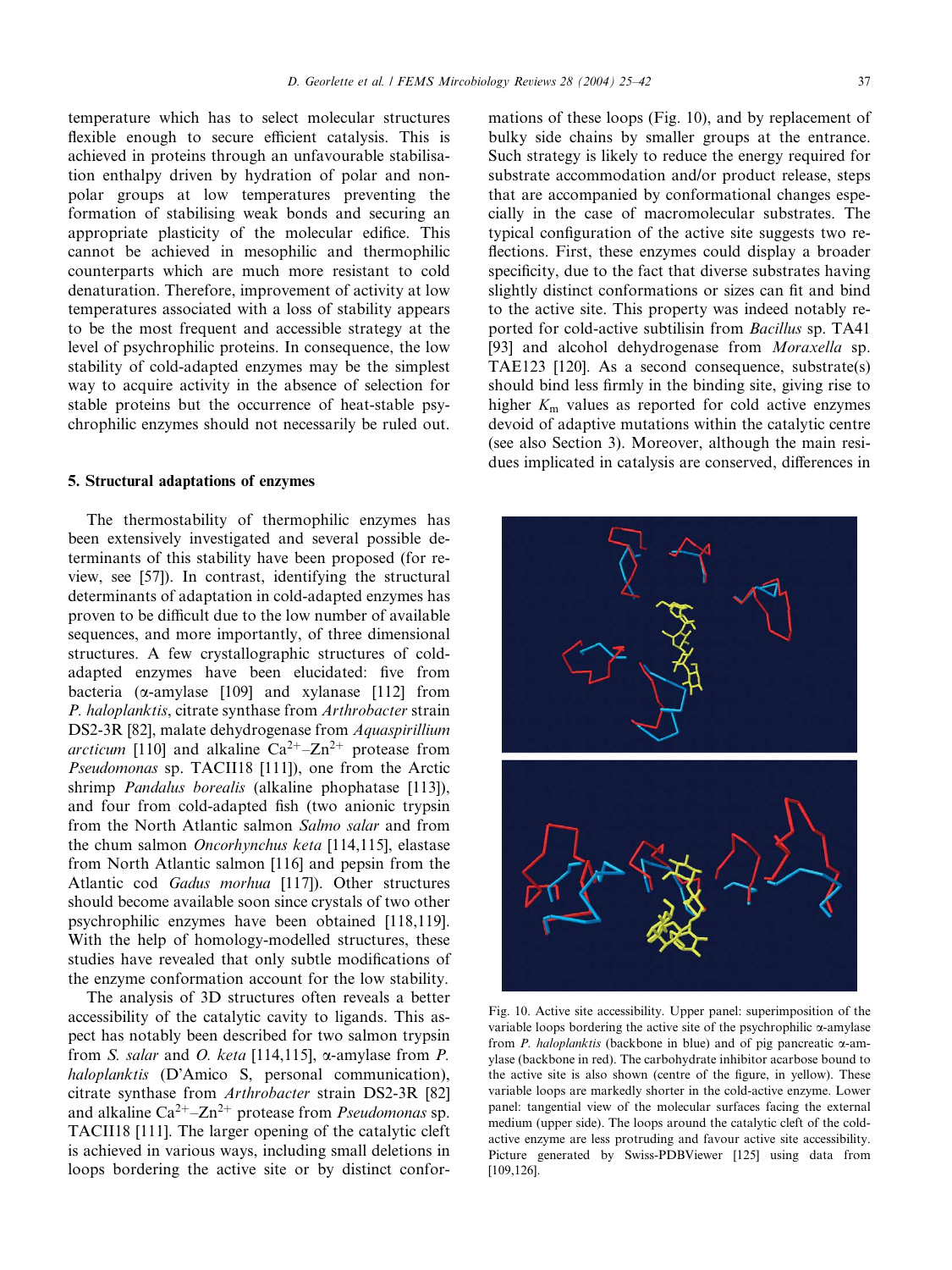electrostatic potentials in and around the active site of psychrophilic enzymes have also been noted and could be responsible for a better substrate binding, by facilitating the interaction of oppositely charged ligands with the surface of the enzyme [82,110,113–115].

As previously mentioned, cold-adapted enzymes are characterized by a decreased conformational stability and increased flexibility of the molecular structure. An inventory of the structural factors possibly involved in cold adaptation has been obtained from comparative studies between psychrophilic enzymes and their heatstable homologues based on homology models and 3D structures. Compared to mesophilic counterparts, the observed structural alterations include, among others, an increased number and clustering of glycine residues (providing local mobility); a decrease of proline residues in loops (providing enhanced chain flexibility between secondary structures), a reduction in arginine residues, capable of forming multiple salt bridges and hydrogen bonds, as well as a lower number of ion pairs, aromatic interactions or hydrogen bonds, and a weakening of charge–dipole interactions in  $\alpha$ -helices. They also involve in some cases a decrease of ion binding strength, of the density of charged surface residues and overall hydrophobicity, and an increased exposure of hydrophobic residues to solvent (entropy-driven destabilising factor). All these factors have been extensively reviewed by Feller et al. [80,121] and Gerday et al. [122]. Obviously, each protein uses some or a few of the above structural adjustments in order to enable catalysis to proceed at the required rate at the environmental temperature, contributing to improve the local or global resilience of the protein edifice. Interestingly, the same structural factors have been implicated in the stability of thermophilic proteins [53,57,123] suggesting that there is a continuum in the strategy of protein adaptation to temperature.

# 6. Concluding remarks

Over recent years, increased attention has been focused on cold-adapted microorganisms and their catalysts. The future in this field is fascinating and boundless. It has indeed emerged that psychrophilic enzymes represent an extremely powerful tool in both protein folding investigations and for biotechnological purposes.

Naturally evolved psychrophilic enzymes require an improved flexibility of the structural components involved in the catalytic cycle, whereas other protein regions, if not implicated in catalysis, may or may not keep a high rigidity. The price to pay for such increased resilience is the low stability of the native enzyme structure, establishing a direct correlation between the activity, the flexibility and the stability of the enzyme molecule. However, one has to keep in mind that our working hypotheses derive from an oversimplified model that attempts to explain the effect of temperature and of its selective pressure on the conformation of a protein. It is clear that throughout its history, an enzyme may encounter numerous selective pressures that are completely unrelated to temperature adaptation. It is not therefore surprising to note that mutated enzymes obtained by directed evolution, using as the selective parameter a high specific activity at low temperature, display structural adaptations different from those that are observed in a natural environment.

Structure modelling and recent crystallographic data have contributed to better define the structural parameters that could be involved in the increased flexibility of cold-adapted enzymes. It was demonstrated that each psychrophilic enzyme adopts its own adaptive strategy and that there is a continuum in the strategy of protein adaptation to temperature. Additional 3D crystal structures, site-directed and random mutagenesis experiments, as well as biophysical studies should now be undertaken to further investigate the stability–flexibility–activity relationship.

Finally, further advances in the understanding of the mechanisms of cold adaptation at the cellular and molecular levels should emerge from the fulfillment of genome sequencing projects undertaken on psychrophiles.

#### Acknowledgements

The authors are grateful to N. Gerardin and R. Marchand for their skilful technical assistance and also acknowledge F. Biemar for artwork. The authors acknowledge with thanks the financial support of the European Union (CT970131), the Region Wallonne (Bioval 981/3860, Bioval 981/3848) and the FNRS Belgium (No. 2.4515.00). The generous support of the ''Institut de Recherche et de Technologie Polaire'' (France) has also been highly appreciated.

#### References

- [1] Forster, J. (1887) Ueber einige Eigenschaften leuchtender Bakterien. Centr. Bakteriol. Parasitenk. 2, 337–340.
- [2] Margesin, R., Feller, G., Gerday, C. and Russell, N. (2002). Cold-adapted microorganisms: adaptation strategies and biotechnological potential. In: The Encyclopedia of Environmental Microbiology (Bitton, G., Ed.), pp. 871–885. John Wiley & Sons, New York.
- [3] Morita, R.Y. (1975) Psychrophilic bacteria. Bacteriol. Rev. 39, 144–167.
- [4] Mohr, P.W. and Krawiec, S. (1980) Temperature characteristics and Arrhenius plots for nominal psychrophiles, mesophiles and thermophiles. J. Gen. Microbiol. 121, 311–317.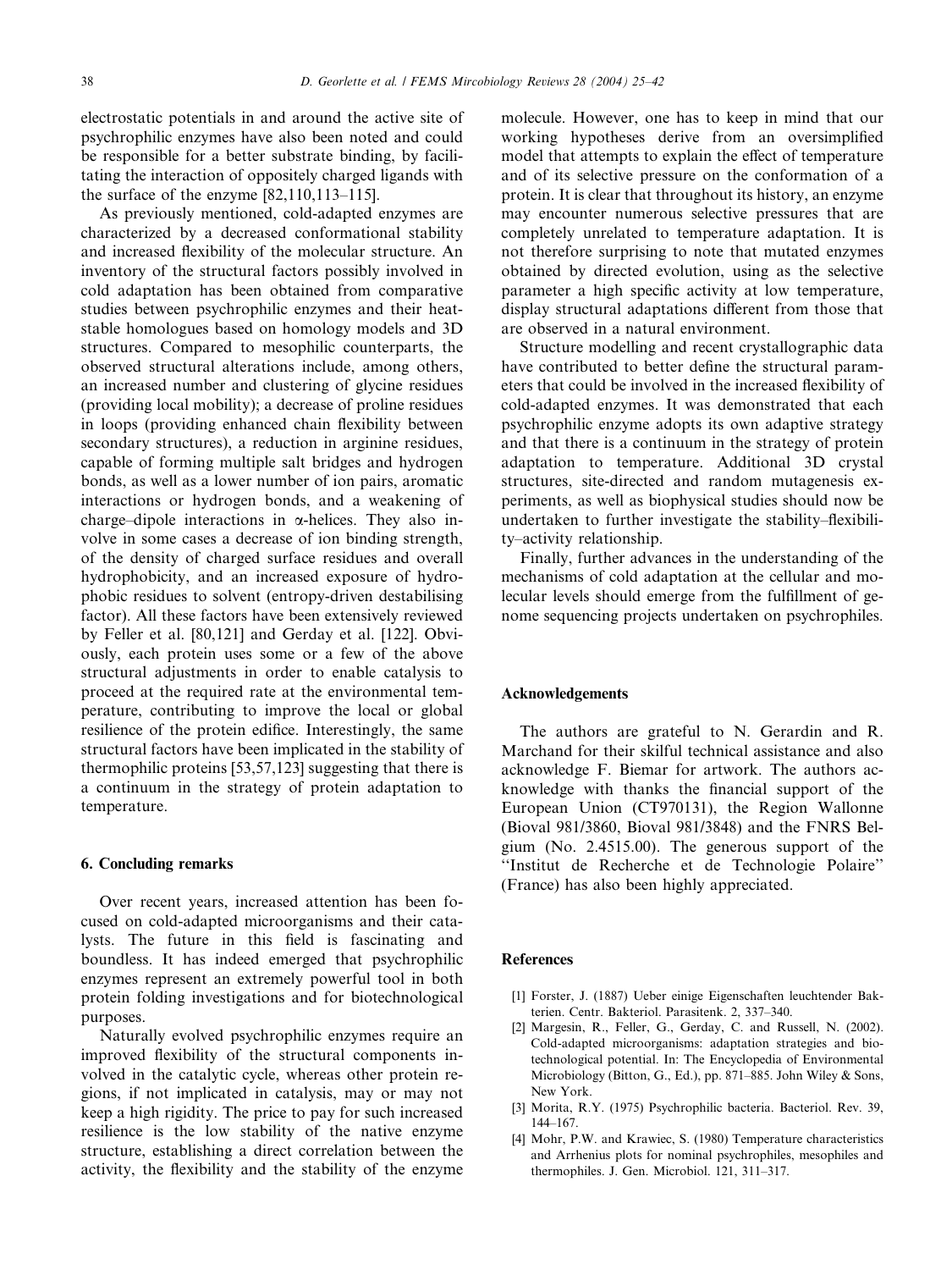- [5] Clarke, A. (1983) Life in cold water: the physiological ecology of polar marine ectotherms. Oceanogr. Mar. Biol. Ann. Rev. 21, 341–453.
- [6] Feller, G., Narinx, E., Arpigny, J.-L., Zekhnini, Z., Swings, J. and Gerday, C. (1994) Temperature dependence of growth, enzyme secretion and activity of psychrophilic Antarctic bacteria. Appl. Microbiol. Biotechnol. 41, 477–479.
- [7] Russell, N.J. (2000) Toward a molecular understanding of cold activity of enzymes from psychrophiles. Extremophiles 4, 83–  $90^{\circ}$
- [8] Deming, J.W. (2002) Psychrophiles and polar regions. Curr. Opin. Microbiol. 5, 301–309.
- [9] Yancey, P.H. and Somero, G.N. (1978) Temperature dependence of intracellular pH: its role in the conservation of pyruvate apparent  $K<sub>m</sub>$  values of vertebrate lactate dehydrogenases. J. Comp. Physiol. B 125, 129–134.
- [10] Somero, G.N. (1981) pH-temperature interactions on proteins: principles of optimal pH and buffer system design. Mar. Biol. Lett. 2, 163–178.
- [11] Privalov, P.L. (1990) Cold denaturation of proteins. Crit. Rev. Biochem. Mol. Biol. 25, 281–305.
- [12] Makhatadze, G.I. and Privalov, P.L. (1995) Energetics of protein structure. Adv. Protein Chem. 47, 307–425.
- [13] Creighton, T.E. (1991) Stability of folded conformations. Curr. Opin. Struct. Biol. 1, 5–16.
- [14] Feller, G., d'Amico, D. and Gerday, C. (1999) Thermodynamic stability of a cold-active a-amylase from the Antarctic bacterium Alteromonas haloplanctis. Biochemistry 38, 4613–4619.
- [15] Krembs, C., Eicken, H., Junge, K. and Deming, J.W. (2002) High concentrations of exopolymeric substances in Arctic winter sea ice: implications for the polar ocean carbon cycle and cryoprotection of diatoms. Deep Sea Res. I. 49, 2163–2181.
- [16] Jones, P.G. and Inouye, M. (1994) The cold-shock response a hot topic. Mol. Microbiol. 11, 811–818.
- [17] Graumann, P. and Marahiel, M.A. (1996) Some like it cold: response of microorganisms to cold shock. Arch. Microbiol. 166, 293–300.
- [18] Phadtare, S., Alsina, J. and Inouye, M. (1999) Cold-shock response and cold-shock proteins. Curr. Opin. Microbiol. 2, 175– 180.
- [19] Cavicchioli, R., Thomas, T. and Curmi, P.M. (2000) Cold stress response in Archaea. Extremophiles 4, 321–331.
- [20] Ermolenko, D.N. and Makhatadze, G.I. (2002) Bacterial coldshock proteins. Cell Mol. Life Sci. 59, 1902–1913.
- [21] Berger, F., Morellet, N., Menu, F. and Potier, P. (1996) Cold shock and cold acclimation proteins in the psychrotrophic bacterium Arthrobacter globiformis SI55. J. Bacteriol. 178, 2999–3007.
- [22] Mayr, B., Kaplan, T., Lechner, S. and Scherer, S. (1996) Identification and purification of a family of dimeric major cold shock protein homologs from the psychrotrophic Bacillus cereus WSBC 10201. J. Bacteriol. 178, 2916–2925.
- [23] Barrett, J. (2001) Thermal hysteresis proteins. Int. J. Biochem. Cell Biol. 33, 105–117.
- [24] Jia, Z. and Davies, P.L. (2002) Antifreeze proteins: an unusual receptor–ligand interaction. Trends Biochem. Sci. 27, 101–106.
- [25] DeVries, A.L. (1988) The role of antifreeze glycopeptides and peptides in the freezing avoidance of Antarctic fishes. Comp. Biochem. Physiol. B 90, 611–621.
- [26] Cheng, C.H. (1998) Evolution of the diverse antifreeze proteins. Curr. Opin. Genet. Dev. 8, 715–720.
- [27] Verdier, J.M., Ewart, K.V., Griffith, M. and Hew, C.L. (1996) An immune response to ice crystals in North Atlantic fishes. Eur. J. Biochem. 241, 740–743.
- [28] Ewart, K.V., Lin, O. and Hew, C.L. (1999) Structure, function and evolution of antifreeze proteins. Cell. Mol. Life Sci. 55, 271– 283.
- [29] Harding, M.M., Ward, L.G. and Haymet, A.D. (1999) Type I 'antifreeze' proteins. Structure-activity studies and mechanisms of ice growth inhibition. Eur. J. Biochem. 264, 653–665.
- [30] Leinala, E.K., Davies, P.L. and Jia, Z. (2002) Crystal structure of b-helical antifreeze protein points to a general ice binding model. Structure 10, 619–627.
- [31] Downing, K.H. and Nogales, E. (1998) Tubulin and microtubule structure. Curr. Opin. Cell. Biol. 10, 16–22.
- [32] Detrich 3rd, H.W. (1998) Molecular adaptation of microtubules and microtubules motors from Antarctic fish. In: Fishes of Antarctica. A biological Overview (di Prisco, G., Pisano, E. and Clarke, A., Eds.), pp. 139–149. Springer-Verlag, Milano.
- [33] Willem, S., Srahna, M., Devos, N., Gerday, C., Loppes, R. and Matagne, R.F. (1999) Protein adaptation to low temperatures: a comparative study of  $\alpha$ -tubulin sequences in mesophilic and psychrophilic algae. Extremophiles 3, 221–226.
- [34] Detrich 3rd, H.W., Parker, S.K., Williams Jr., R.C., Nogales, E. and Downing, K.H. (2000) Cold adaptation of microtubule assembly and dynamics. Structural interpretation of primary sequence changes present in the  $\alpha$ - and  $\beta$ -tubulins of Antarctic fishes. J. Biol. Chem. 275, 37038–37047.
- [35] Crawford, D.L. and Powers, D.A. (1989) Molecular basis of evolutionary adaptation at the lactate dehydrogenase-B locus in the fish Fundulus heteroclitus. Proc. Natl. Acad. Sci. USA 86, 9365–9369.
- [36] Crawford, D.L. and Powers, D.A. (1992) Evolutionary adaptation to different thermal environments via transcriptional regulation. Mol. Biol. Evol. 9, 806–813.
- [37] Hochachka, P.W. and Somero, G.N. (1984) Temperature adaptation. In: Biochemical Adaptations (Hochacka, P.W. and Somero, G.N., Eds.), pp. 355–449. Princeton University Press, Princeton.
- [38] Somero, G.N. (1995) Proteins and temperature. Annu. Rev. Physiol. 57, 43–68.
- [39] Baldwin, J. and Hochachka, P.W. (1970) Functional significance of isoenzymes in thermal acclimatization. Acetylcholinesterase from trout brain. Biochem. J. 116, 883–887.
- [40] Jagdale, G.B. and Gordon, R. (1997) Effect of temperature on the activities of glucose-6-phosphate dehydrogenase and hexokinase in entomopathogenic nematodes (Nematoda Steinernematidae). Comp. Biochem. Physiol. A Physiol. 118, 1151–1156.
- [41] Smalas, A.O., Leiros, H.K., Os, V. and Willassen, N.P. (2000) Cold adapted enzymes. Biotechnol. Annu. Rev. 6, 1–57.
- [42] Cavicchioli, R., Siddiqui, K.S., Andrews, D. and Sowers, K.R. (2002) Low-temperature extremophiles and their applications. Curr. Opin. Biotechnol. 13, 253–261.
- [43] Low, P.S., Bada, J.L. and Somero, G.N. (1973) Temperature adaptation of enzymes: roles of the free energy, the enthalpy, and the entropy of activation. Proc. Natl. Acad. Sci. USA 70, 430– 432.
- [44] Lonhienne, T., Gerday, C. and Feller, G. (2000) Psychrophilic enzymes: revisiting the thermodynamic parameters of activation may explain local flexibility. Biochim. Biophys. Acta 1543, 1–10.
- [45] Fields, P.A. and Somero, G.N. (1998) Hot spots in cold adaptation: localized increases in conformational flexibility in lactate dehydrogenase A(4) orthologs of Antarctic notothenioid fishes. Proc. Natl. Acad. Sci. USA 95, 11476–11481.
- [46] D'Amico, S., Gerday, C. and Feller, G. (2003) Activity–stability relationships in extremophilic enzymes. J. Biol. Chem. 278, 7891– 7896.
- [47] Georlette, D., Damien, B., Blaise, V., Gerday, C., Depiereux, E. and Feller, G. (2003) Structural and functional adaptations to extreme temperatures in psychrophilic, mesophilic and thermophilic DNA ligases. J. Biol. Chem. 278, 37015–37023.
- [48] Collins, T., Meuwis, M.A., Gerday, C. and Feller, G. (2003) Activity, stability and flexibility in glycosidases adapted to extreme thermal environments. J. Mol. Biol. 328, 419–428.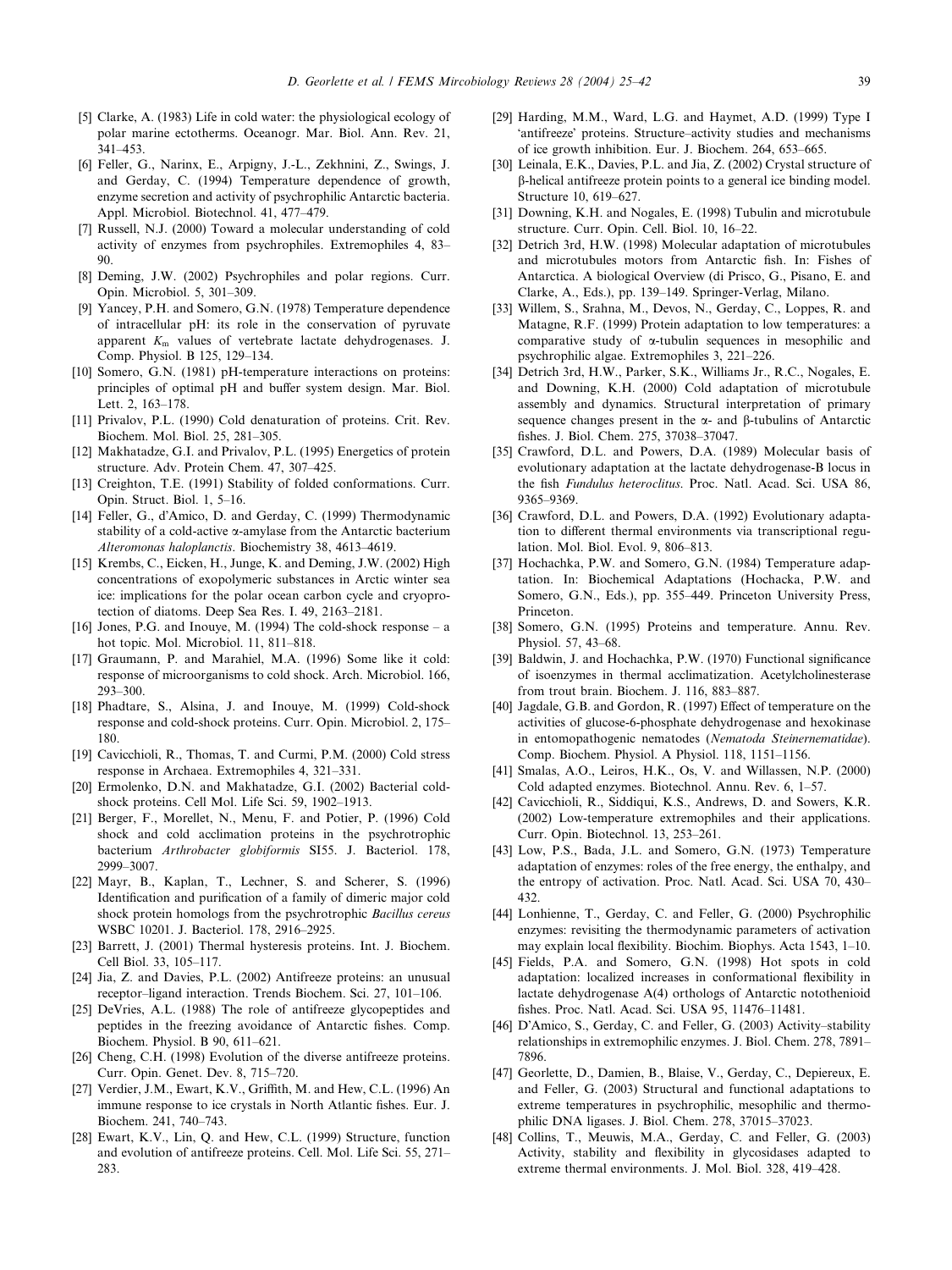- [49] D'Amico, S., Gerday, C. and Feller, G. (2001) Structural determinants of cold adaptation and stability in a large protein. J. Biol. Chem. 276, 25791–25796.
- [50] Bentahir, M., Feller, G., Aittaleb, M., Lamotte-Brasseur, J., Himri, T., Chessa, J.P. and Gerday, C. (2000) Structural, kinetic, and calorimetric characterization of the cold-active phosphoglycerate kinase from the Antarctic Pseudomonas sp. TACII18. J. Biol. Chem. 275, 11147–11153.
- [51] Hoyoux, A. et al. (2001) Cold-Adapted  $\beta$ -Galactosidase from the Antarctic Psychrophile Pseudoalteromonas haloplanktis. Appl. Environ. Microbiol. 67, 1529–1535.
- [52] Lonhienne, T., Zoidakis, J., Vorgias, C.E., Feller, G., Gerday, C. and Bouriotis, V. (2001) Modular structure, local flexibility and cold-activity of a novel chitobiase from a psychrophilic Antarctic bacterium. J. Mol. Biol. 310, 291–297.
- [53] Jaenicke, R. (1991) Protein stability and molecular adaptation to extreme conditions. Eur. J. Biochem. 202, 715–728.
- [54] Jaenicke, R. (1996) Protein folding and association: in vitro studies for self-organization and targeting in the cell. Curr. Top. Cell. Regul. 34, 209–314.
- [55] Jaenicke, R. (1998) What ultrastable globular proteins teach us about protein stabilization. Biochemistry (Moscow) 63, 312–321.
- [56] Scandurra, R., Consalvi, V., Chiaraluce, R., Politi, L. and Engel, P.C. (1998) Protein thermostability in extremophiles. Biochimie 80, 933–941.
- [57] Vieille, C. and Zeikus, G.J. (2001) Hyperthermophilic enzymes: sources, uses, and molecular mechanisms for thermostability. Microbiol. Mol. Biol. Rev. 65, 1–43.
- [58] Dill, K.A. (1990) Dominant forces in protein folding. Biochemistry 29, 7133–7155.
- [59] Doig, A.J. and Williams, D.H. (1991) Is the hydrophobic effect stabilizing or destabilizing in proteins? The contribution of disulphide bonds to protein stability. J. Mol. Biol. 217, 389–398.
- [60] Ragone, R. and Colonna, G. (1995) Do globular proteins require some structural peculiarity to best function at high temperatures? J. Am. Chem. Soc. 117, 16–20.
- [61] Makhatadze, G.I. and Privalov, P.L. (1994) Hydration effects in protein unfolding. Biophys. Chem. 51, 291–309.
- [62] Pace, C.N., Shirley, B.A., McNutt, M. and Gajiwala, K. (1996) Forces contributing to the conformational stability of proteins. FASEB J. 10, 75–83.
- [63] Manco, G., Giosue, E., D'Auria, S., Herman, P., Carrea, G. and Rossi, M. (2000) Cloning, overexpression, and properties of a new thermophilic and thermostable esterase with sequence similarity to hormone-sensitive lipase subfamily from the archaeon Archaeoglobus fulgidus. Arch. Biochem. Biophys. 373, 182– 192.
- [64] Wrba, A., Schweiger, A., Schultes, V., Jaenicke, R. and Zavodsky, P. (1990) Extremely thermostable D-glyceraldehyde-3-phosphate dehydrogenase from the eubacterium Thermotoga maritima. Biochemistry 29, 7584–7592.
- [65] Bonisch, H., Backmann, J., Kath, T., Naumann, D. and Schafer, G. (1996) Adenylate kinase from Sulfolobus acidocaldarius: expression in Escherichia coli and characterization by Fourier transform infrared spectroscopy. Arch. Biochem. Biophys. 333, 75–84.
- [66] Zavodszky, P., Kardos, J., Svingor and Petsko, G.A. (1998) Adjustment of conformational flexibility is a key event in the thermal adaptation of proteins. Proc. Natl. Acad. Sci. USA 95, 7406–7411.
- [67] Gershenson, A., Schauerte, J.A., Giver, L. and Arnold, F.H. (2000) Tryptophan phosphorescence study of enzyme flexibility and unfolding in laboratory-evolved thermostable esterases. Biochemistry 39, 4658–4665.
- [68] Aguilar, C.F., Sanderson, I., Moracci, M., Ciaramella, M., Nucci, R., Rossi, M. and Pearl, L.H. (1997) Crystal structure of the B-glycosidase from the hyperthermophilic archeon Sulfolobus

solfataricus: resilience as a key factor in thermostability. J. Mol. Biol. 271, 789–802.

- [69] Sterner, R., Kleemann, G.R., Szadkowski, H., Lustig, A., Hennig, M. and Kirschner, K. (1996) Phosphoribosyl anthranilate isomerase from Thermotoga maritima is an extremely stable and active homodimer. Protein Sci. 5, 2000–2008.
- [70] Ichikawa, J.K. and Clarke, S. (1998) A highly active protein repair enzyme from an extreme thermophile: the L-isoaspartyl methyltransferase from Thermotoga maritima. Arch. Biochem. Biophys. 358, 222–231.
- [71] Merz, A., Knochel, T., Jansonius, J.N. and Kirschner, K. (1999) The hyperthermostable indoleglycerol phosphate synthase from Thermotoga maritima is destabilized by mutational disruption of two solvent-exposed salt bridges. J. Mol. Biol. 288, 753–763.
- [72] Tang, K.E. and Dill, K.A. (1998) Native protein fluctuations: the conformational-motion temperature and the inverse correlation of protein flexibility with protein stability. J. Biomol. Struct. Dyn. 16, 397–411.
- [73] Hollien, J. and Marqusee, S. (2002) Comparison of the folding processes of T. thermophilus and E. coli ribonucleases H. J. Mol. Biol. 316, 327–340.
- [74] Fitter, J. and Heberle, J. (2000) Structural equilibrium fluctuations in mesophilic and thermophilic a-amylase. Biophys. J. 79, 1629–1936.
- [75] Hernandez, G., Jenney Jr., F.E., Adams, M.W. and LeMaster, D.M. (2000) Millisecond time scale conformational flexibility in a hyperthermophile protein at ambient temperature. Proc. Natl. Acad. Sci. USA 97, 3166–3170.
- [76] Svingor, A., Kardos, J., Hajdu, I., Nemeth, A. and Zavodszky, P. (2001) A better enzyme to cope with cold. comparative flexibility studies on psychrotrophic, mesophilic, and thermophilic IP-MDHs. J. Biol. Chem. 276, 28121–28125.
- [77] Chessa, J.-P., Petrescu, I., Bentahir, M., Van Beeumen, J. and Gerday, C. (2000) Purification, physico-chemical characterization and sequence of a heat-labile alkaline metalloprotease isolated from a psychrophilic Pseudomonas species. Biochim. Biophys. Acta 1479, 265–274.
- [78] Lakowicz, J. (1983) Quenching of Fluorescence. In: Principles of Fluorescence Spectroscopy (Lakowicz, J., Ed.), pp. 257–301. Plenum Press, New York.
- [79] Miyazaki, K., Wintrode, P.L., Grayling, R.A., Rubingh, D.N. and Arnold, F.H. (2000) Directed evolution study of temperature adaptation in a psychrophilic enzyme. J. Mol. Biol. 297, 1015– 1026.
- [80] Feller, G., Arpigny, J.L., Narinx, E. and Gerday, C. (1997) Molecular adaptations of enzymes from psychrophilic organisms. Comp. Biochem. Physiol. 118, 495–499.
- [81] Feller, G., Payan, F., Theys, F., Qian, M., Haser, R. and Gerday, C. (1994) Stability and structural analysis of  $\alpha$ -amylase from the Antarctic psychrophile Alteromonas haloplanctis A23. Eur. J. Biochem. 222, 441–447.
- [82] Russell, R.J., Gerike, U., Danson, M.J., Hough, D.W. and Taylor, G.L. (1998) Structural adaptations of the cold-active citrate synthase from an Antarctic bacterium. Structure 6, 351– 361.
- [83] Fields, P.A., Wahlstrand, B.D. and Somero, G.N. (2001) Intrinsic versus extrinsic stabilization of enzymes: the interaction of solutes and temperature on A4-lactate dehydrogenase orthologs from warm-adapted and cold-adapted marine fishes. Eur. J. Biochem. 268, 4497–4505.
- [84] Dill, K.A. and Chan, H.S. (1997) From Levinthal to pathways to funnels. Nat. Struct. Biol. 4, 10–19.
- [85] Dobson, C.M. and Karplus, M. (1999) The fundamentals of protein folding: bringing together theory and experiment. Curr. Opin. Struct. Biol. 9, 92–101.
- [86] Dinner, A.R., Sali, A., Smith, L.J., Dobson, C.M. and Karplus, M. (2000) Understanding protein folding via free-energy surfaces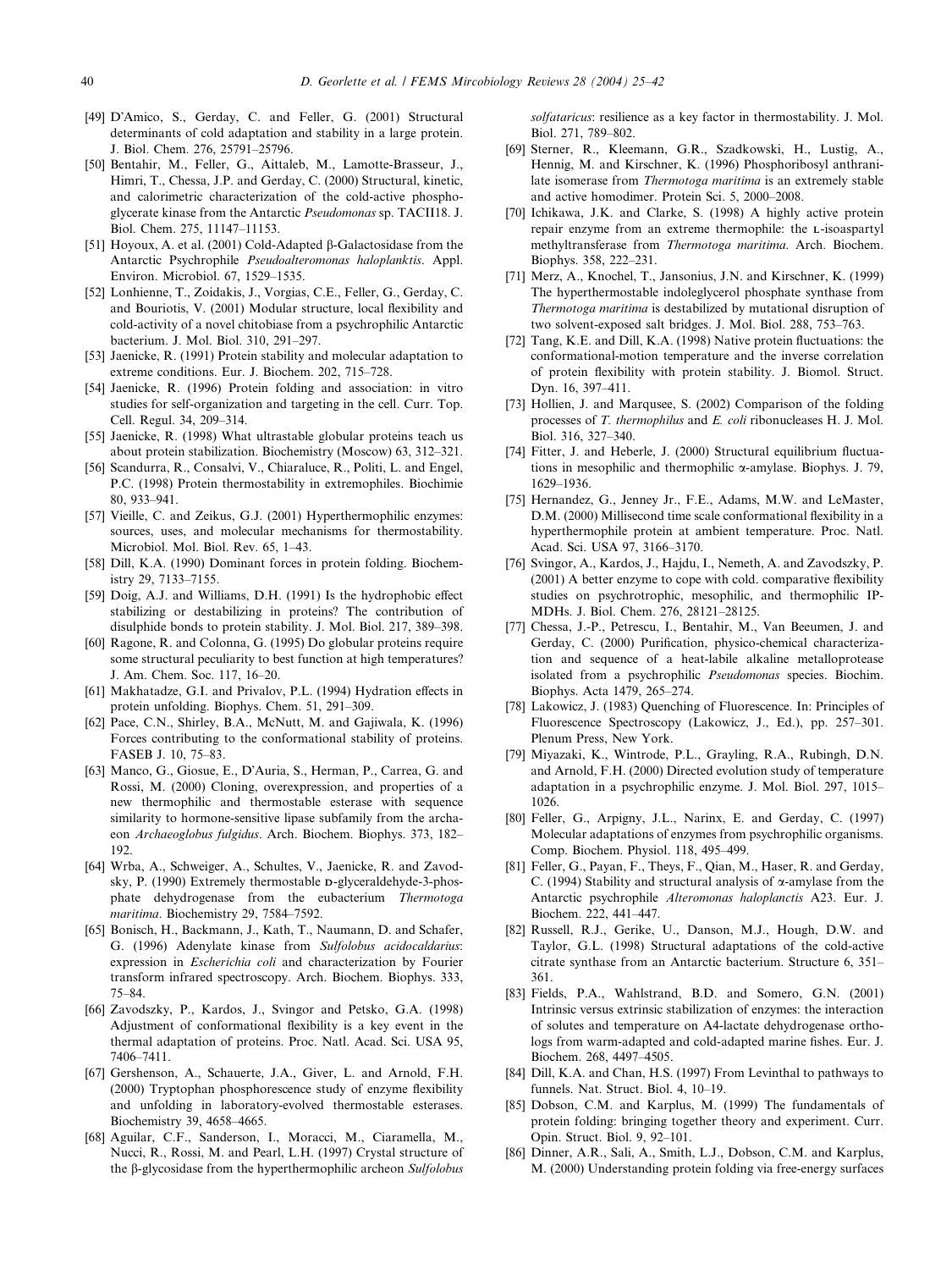from theory and experiment. Trends Biochem. Sci. 25, 331– 339.

- [87] Schultz, C.P. (2000) Illuminating folding intermediates. Nat. Struct. Biol. 7, 7–10.
- [88] Tsai, C.J., Ma, B. and Nussinov, R. (1999) Folding and binding cascades: shifts in energy landscapes. Proc. Natl. Acad. Sci. USA 96, 9970–9972.
- [89] Kumar, S., Ma, B., Tsai, C.J., Sinha, N. and Nussinov, R. (2000) Folding and binding cascades: dynamic landscapes and population shifts. Protein Sci. 9, 10–19.
- [90] Ma, B., Kumar, S., Tsai, C.J., Hu, Z. and Nussinov, R. (2000) Transition-state ensemble in enzyme catalysis: possibility, reality, or necessity? J. Theor. Biol. 203, 383–397.
- [91] Greener, A., Callahan, M. and Jerpseth, B. (1997) An efficient random mutagenesis technique using an E. coli mutator strain. Mol. Biotechnol. 7, 189–195.
- [92] Roovers, M., Sanchez, R., Legrain, C. and Glansdorff, N. (2001) Experimental evolution of enzyme temperature activity profile: selection in vivo and characterization of low-temperature-adapted mutants of Pyrococcus furiosus ornithine carbamoyltransferase. J. Bacteriol. 183, 1101–1105.
- [93] Davail, S., Feller, G., Narinx, E. and Gerday, C. (1994) Cold adaptation of proteins. Purification, characterization, and sequence of the heat-labile subtilisin from the Antarctic psychrophile Bacillus TA41. J. Biol. Chem. 269, 17448– 17453.
- [94] Wintrode, P.L., Miyazaki, K. and Arnold, F.H. (2001) Patterns of adaptation in a laboratory evolved thermophilic enzyme. Biochim. Biophys. Acta 1549, 1–8.
- [95] Taguchi, S., Ozaki, A. and Momose, H. (1998) Engineering of a cold-adapted protease by sequential random mutagenesis and a screening system. Appl. Environ. Microbiol. 64, 492–495.
- [96] Lebbink, J.H., Kaper, T., Bron, P., van der Oost, J. and de Vos, W.M. (2000) Improving low-temperature catalysis in the hyperthermostable Pyrococcus furiosus b-glucosidase CelB by directed evolution. Biochemistry 39, 3656–3665.
- [97] Merz, A., Yee, M.C., Szadkowski, H., Pappenberger, G., Crameri, A., Stemmer, W.P., Yanofsky, C. and Kirschner, K. (2000) Improving the catalytic activity of a thermophilic enzyme at low temperatures. Biochemistry 39, 880–889.
- [98] Yasugi, M., Amino, M., Suzuki, T., Oshima, T. and Yamagishi, A. (2001) Cold adaptation of the thermophilic enzyme 3 isopropylmalate dehydrogenase. J. Biochem. (Tokyo) 129, 477– 484.
- [99] Lonn, A., Gardonyi, M., van Zyl, W., Hahn-Hagerdal, B. and Otero, R.C. (2002) Cold adaptation of xylose isomerase from Thermus thermophilus through random PCR mutagenesis. Gene cloning and protein characterization. Eur. J. Biochem. 269, 157– 163.
- [100] Akanuma, S., Yamagishi, A., Tanaka, N. and Oshima, T. (1998) Serial increase in the thermal stability of 3-isopropylmalate dehydrogenase from Bacillus subtilis by experimental evolution. Protein Sci. 7, 698–705.
- [101] Giver, L., Gershenson, A., Freskgard, P.O. and Arnold, F.H. (1998) Directed evolution of a thermostable esterase. Proc. Natl. Acad.Sci. USA 95, 12809–12813.
- [102] Akanuma, S., Yamagishi, A., Tanaka, N. and Oshima, T. (1999) Further improvement of the thermal stability of a partially stabilized Bacillus subtilis 3-isopropylmalate dehydrogenase variant by random and site-directed mutagenesis. Eur. J. Biochem. 260, 499–504.
- [103] Cherry, J.R., Lamsa, M.H., Schneider, P., Vind, J., Svendsen, A., Jones, A. and Pedersen, A.H. (1999) Directed evolution of a fungal peroxidase. Nat. Biotechnol. 17, 379–384.
- [104] Spiller, B., Gershenson, A., Arnold, F.H. and Stevens, R.C. (1999) A structural view of evolutionary divergence. Proc. Natl. Acad. Sci. USA 96, 12305–12310.
- [105] Zhao, H. and Arnold, F.H. (1999) Directed evolution converts subtilisin E into a functional equivalent of thermitase. Protein Eng. 12, 47–53.
- [106] Gonzalez-Blasco, G., Sanz-Aparicio, J., Gonzalez, B., Hermoso, J.A. and Polaina, J. (2000) Directed evolution of  $\beta$ -glucosidase A from Paenibacillus polymyxa to thermal resistance. J. Biol. Chem. 275, 13708–13712.
- [107] Gerike, U., Danson, M.J. and Hough, D.W. (2001) Cold-active citrate synthase: mutagenesis of active-site residues. Protein Eng. 14, 655–661.
- [108] Wintrode, P.L. and Arnold, F.H. (2000) Temperature adaptation of enzymes: lessons from laboratory evolution. Adv. Protein Chem. 55, 161–225.
- [109] Aghajari, N., Feller, G., Gerday, C. and Haser, R. (1998) Structures of the psychrophilic Alteromonas haloplanctis  $\alpha$ amylase give insights into cold adaptation at a molecular level. Structure 6, 1503–1516.
- [110] Kim, S.Y., Hwang, K.Y., Kim, S.H., Sung, H.C., Han, Y.S. and Cho, Y.J. (1999) Structural basis for cold adaptation. Sequence, biochemical properties, and crystal structure of malate dehydrogenase from a psychrophile Aquaspirillium arcticum. J. Biol. Chem. 274, 11761–11767.
- [111] Aghajari, N., Van Petegem, F., Villeret, V., Chessa, J.P., Gerday, C., Haser, R. and Van Beeumen, J. (2003) Crystal structures of a psychrophilic metalloprotease reveal new insights into catalysis by cold-adapted proteases. Proteins 50, 636–647.
- [112] Van Petegem, F., Collins, T., Meuwis, M.A., Gerday, C., Feller, G. and Van Beeumen, J. (2003) The structure of a cold-adapted family 8 xylanase at 1.3 Å resolution, structural adaptations to cold and investigation of the active site. J. Biol. Chem. 278, 7531–7539.
- [113] de Backer, M., McSweeney, S., Rasmussen, H.B., Riise, B.W., Lindley, P. and Hough, E. (2002) The 1.9  $\AA$  crystal structure of heat-labile shrimp alkaline phosphatase. J. Mol. Biol. 318, 1265– 1274.
- [114] Smalas, A.O., Heimstad, E.S., Hordvik, A., Willassen, N.P. and Male, R. (1994) Cold adaption of enzymes: structural comparison between salmon and bovine trypsins. Proteins 20, 149–166.
- [115] Toyota, E., Ng, K.K., Kuninaga, S., Sekizaki, H., Itoh, K., Tanizawa, K. and James, M.N. (2002) Crystal structure and nucleotide sequence of an anionic trypsin from chum salmon (Oncorhynchus keta) in comparison with Atlantic salmon (Salmo salar) and bovine trypsin. J. Mol. Biol. 324, 391–397.
- [116] Berglund, G.I., Willassen, N.P., Horvik, A. and Smal s, A.O. (1995) Structure of native pancreatic elastase from North Atlantic salmon at 1.61 Å resolution. Acta Cryst. D. Biol. Crystallogr. D 51, 925–937.
- [117] Karlsen, S., Hough, E. and Olsen, R.L. (1998) Structure and proposed amino-acid sequence of a pepsin from Atlantic cod (Gadus morhua). Acta Crystallogr. D. Biol. Crystallogr. 54, 32– 46.
- [118] Leiros, I., Lanes, O., Sundheim, O., Helland, R., Smalas, A.O. and Willassen, N.P. (2001) Crystallization and preliminary X-ray diffraction analysis of a cold-adapted uracil-DNA glycosylase from Atlantic cod (Gadus morhua). Acta Crystallogr. D Biol. Crystallogr. 57, 1706–1708.
- [119] Mandelman, D., Bentahir, M., Feller, G., Gerday, C. and Haser, R. (2001) Crystallization and preliminary X-ray analysis of a bacterial psychrophilic enzyme, phosphoglycerate kinase. Acta Crystallogr. D. Biol. Crystallogr. 57, 1666–1668.
- [120] Tsigos, I., Velonia, K., Smonou, I. and Bouriotis, V. (1998) Purification and characterization of an alcohol dehydrogenase from the Antarctic psychrophile Moraxella sp. TAE123. Eur. J. Biochem. 254, 356–362.
- [121] Feller, G. and Gerday, C. (1997) Psychrophilic enzymes: molecular basis of cold adaptation. Cell. Mol. Life Sci. 53, 830–841.
- [122] Gerday, C., Aittaleb, M., Arpigny, J.L., Baise, E., Chessa, J.P., Garsoux, G., Petrescu, I. and Feller, G. (1997) Psychrophilic